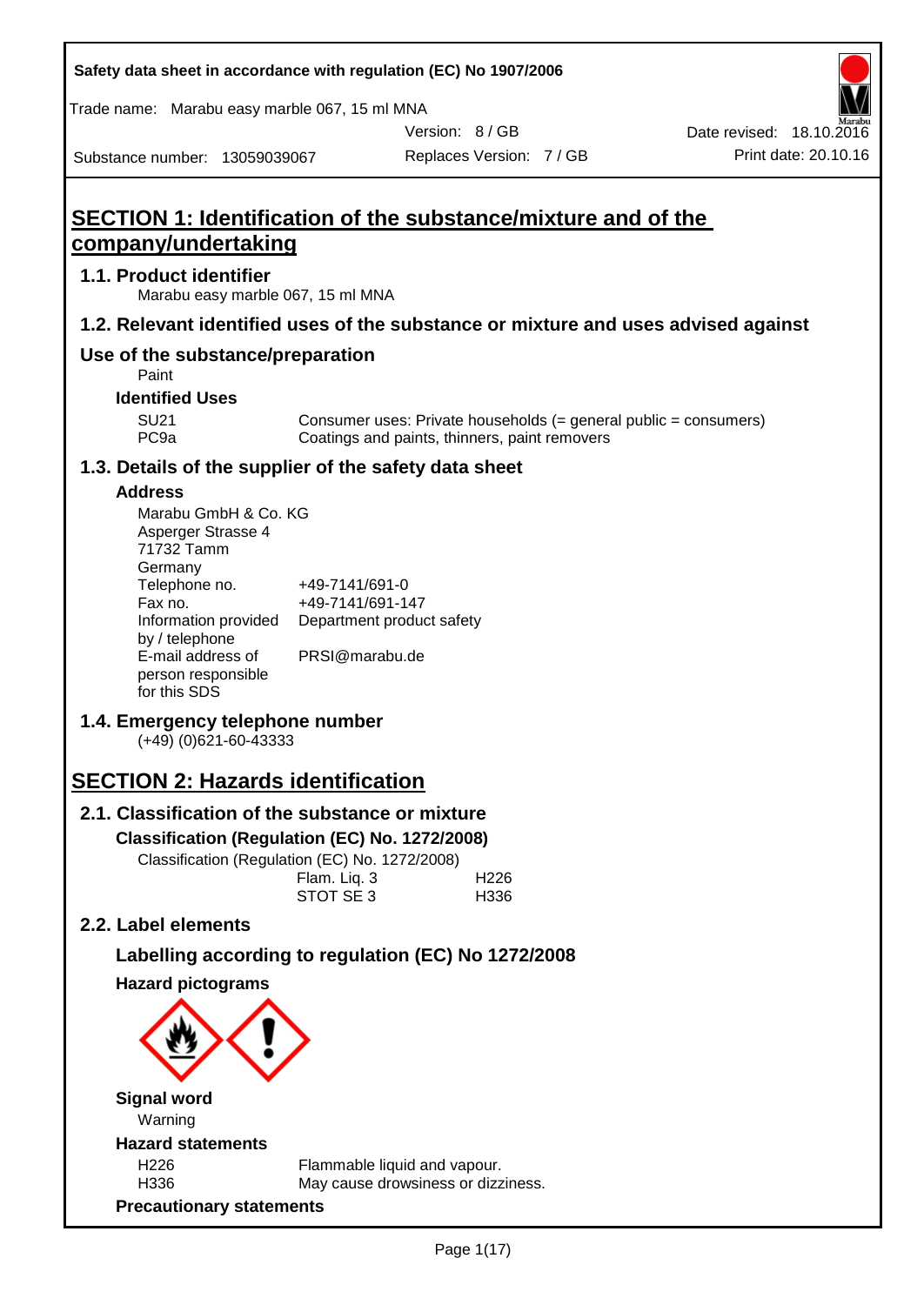| Trade name: Marabu easy marble 067, 15 ml MNA<br>Substance number: 13059039067  |                              | Version: 8/GB                                                 |                          |    |      | Date revised: 18.10.2016                                                  |
|---------------------------------------------------------------------------------|------------------------------|---------------------------------------------------------------|--------------------------|----|------|---------------------------------------------------------------------------|
|                                                                                 |                              |                                                               |                          |    |      |                                                                           |
|                                                                                 |                              |                                                               | Replaces Version: 7 / GB |    |      | Print date: 20.10.16                                                      |
| P101                                                                            |                              |                                                               |                          |    |      | If medical advice is needed, have product container or label at hand.     |
| P <sub>102</sub>                                                                |                              | Keep out of reach of children.                                |                          |    |      |                                                                           |
| P210                                                                            |                              |                                                               |                          |    |      | Keep away from heat, hot surfaces, sparks, open flames and other ignition |
|                                                                                 | sources. No smoking.         |                                                               |                          |    |      |                                                                           |
| P271<br>P405                                                                    | Store locked up.             | Use only outdoors or in a well-ventilated area.               |                          |    |      |                                                                           |
| P501.9                                                                          |                              | Dispose of contents/container as problematic waste.           |                          |    |      |                                                                           |
| Hazardous component(s) to be indicated on label (Regulation (EC) No. 1272/2008) |                              |                                                               |                          |    |      |                                                                           |
| contains                                                                        |                              | 1-Methoxy-2-propanol; Naphtha (petroleum), hydrotreated heavy |                          |    |      |                                                                           |
| 2.3. Other hazards                                                              |                              |                                                               |                          |    |      |                                                                           |
| No special hazards have to be mentioned.                                        |                              |                                                               |                          |    |      |                                                                           |
| <b>SECTION 3: Composition/information on ingredients ***</b>                    |                              |                                                               |                          |    |      |                                                                           |
| 3.2. Mixtures                                                                   |                              |                                                               |                          |    |      |                                                                           |
| <b>Chemical characterization</b>                                                |                              |                                                               |                          |    |      |                                                                           |
| Paint based on alkyd resins and on solvents                                     |                              |                                                               |                          |    |      |                                                                           |
| <b>Hazardous ingredients</b>                                                    |                              |                                                               |                          |    |      |                                                                           |
| 1-Methoxy-2-propanol                                                            |                              |                                                               |                          |    |      |                                                                           |
| CAS No.                                                                         | 107-98-2                     |                                                               |                          |    |      |                                                                           |
| EINECS no.                                                                      | 203-539-1                    |                                                               |                          |    |      |                                                                           |
| Registration no.                                                                | 01-2119457435-35             |                                                               |                          |    |      |                                                                           |
| Concentration                                                                   | $>=$                         | 25                                                            | $\prec$                  | 50 | $\%$ |                                                                           |
| Classification (Regulation (EC) No. 1272/2008)                                  |                              |                                                               |                          |    |      |                                                                           |
|                                                                                 | STOT SE 3                    |                                                               | H336                     |    |      |                                                                           |
|                                                                                 | Flam. Liq. 3                 |                                                               | H <sub>226</sub>         |    |      |                                                                           |
| Naphtha (petroleum), hydrotreated heavy                                         |                              |                                                               |                          |    |      |                                                                           |
| CAS No.                                                                         | 64742-48-9                   |                                                               |                          |    |      |                                                                           |
| EINECS no.                                                                      | 919-857-5                    |                                                               |                          |    |      |                                                                           |
| Registration no.                                                                | 01-2119463258-33             |                                                               |                          |    |      |                                                                           |
| Concentration                                                                   | $>=$                         | 10                                                            | $\prec$                  | 20 | %    |                                                                           |
| Classification (Regulation (EC) No. 1272/2008)                                  |                              |                                                               |                          |    |      |                                                                           |
|                                                                                 | Asp. Tox. 1                  |                                                               | H304                     |    |      |                                                                           |
|                                                                                 | Flam. Liq. 3                 |                                                               | H <sub>226</sub>         |    |      |                                                                           |
|                                                                                 | STOT SE 3                    |                                                               | H336<br><b>EUH066</b>    |    |      |                                                                           |
|                                                                                 |                              |                                                               |                          |    |      |                                                                           |
| 2-Butoxyethyl acetate                                                           |                              |                                                               |                          |    |      |                                                                           |
| CAS No.                                                                         | 112-07-2                     |                                                               |                          |    |      |                                                                           |
| EINECS no.                                                                      | 203-933-3                    |                                                               |                          |    |      |                                                                           |
| Registration no.<br>Concentration                                               | 01-2119475112-47<br>$>=$     | 1                                                             | $\prec$                  | 10 | $\%$ |                                                                           |
|                                                                                 |                              |                                                               |                          |    |      |                                                                           |
| Classification (Regulation (EC) No. 1272/2008)                                  |                              |                                                               |                          |    |      |                                                                           |
|                                                                                 | Acute Tox. 4<br>Acute Tox. 4 |                                                               | H332<br>H312             |    |      |                                                                           |
|                                                                                 | Acute Tox. 4                 |                                                               | H302                     |    |      |                                                                           |
|                                                                                 |                              |                                                               |                          |    |      |                                                                           |
| 2-Methoxypropanol                                                               |                              |                                                               |                          |    |      |                                                                           |
| CAS No.<br>EINECS no.                                                           | 1589-47-5<br>216-455-5       |                                                               |                          |    |      |                                                                           |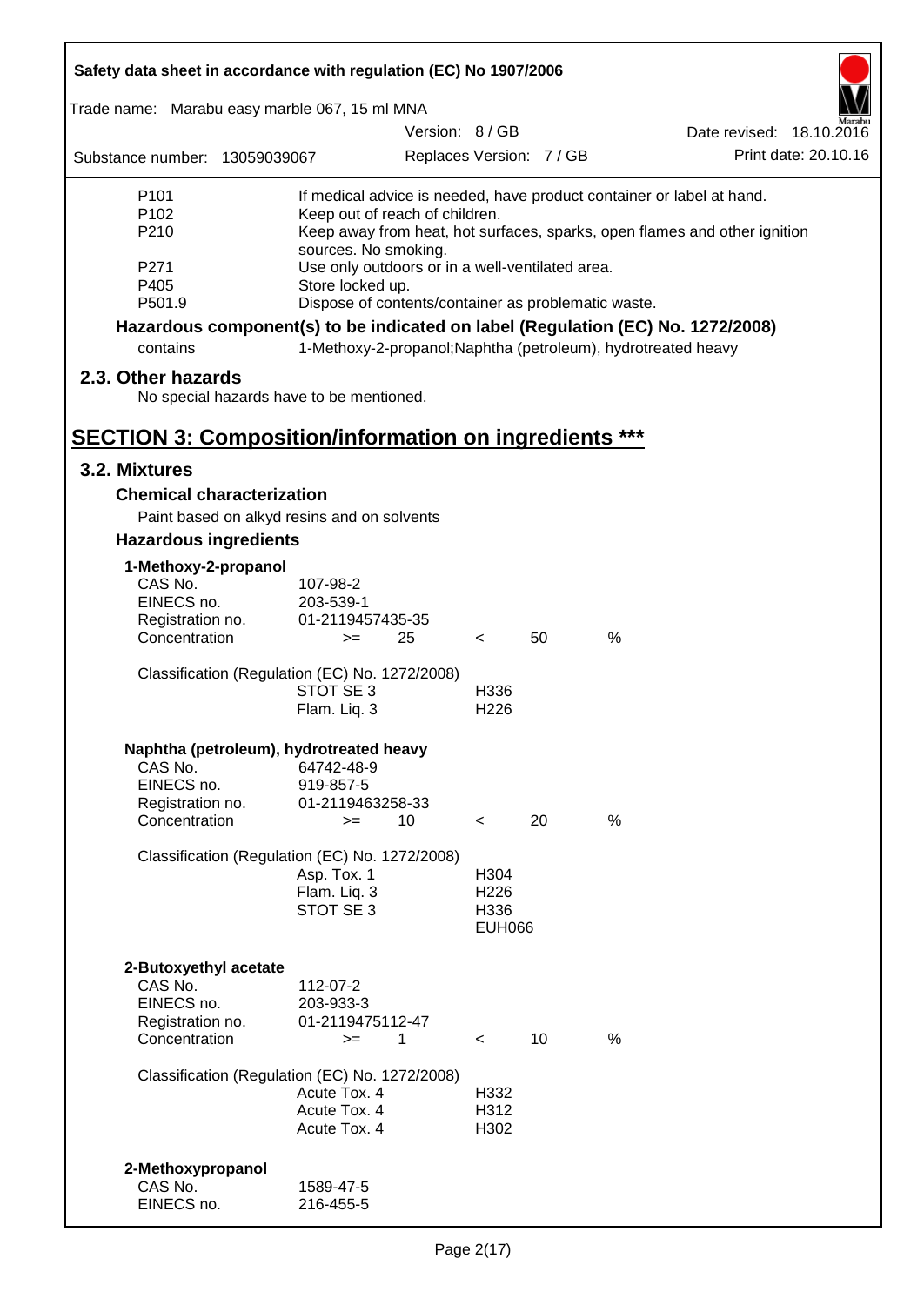| Safety data sheet in accordance with regulation (EC) No 1907/2006<br>Trade name: Marabu easy marble 067, 15 ml MNA<br>Substance number: 13059039067 |                                                                                                                        | Version: 8 / GB<br>Replaces Version: 7 / GB |                                                          |     |      | Date revised: 18.10.2016<br>Print date: 20.10.16 |
|-----------------------------------------------------------------------------------------------------------------------------------------------------|------------------------------------------------------------------------------------------------------------------------|---------------------------------------------|----------------------------------------------------------|-----|------|--------------------------------------------------|
| Concentration                                                                                                                                       | $>=$                                                                                                                   | 0,1                                         | $\,<\,$                                                  | 0,3 | %    |                                                  |
|                                                                                                                                                     | Classification (Regulation (EC) No. 1272/2008)<br>Skin Irrit. 2<br>STOT SE 3<br>Repr. 1B<br>Flam. Liq. 3<br>Eye Dam. 1 |                                             | H315<br>H335<br><b>H360D</b><br>H <sub>226</sub><br>H318 |     |      |                                                  |
| <b>Further ingredients ***</b>                                                                                                                      |                                                                                                                        |                                             |                                                          |     |      |                                                  |
| CAS No.<br>EINECS no.<br>Registration no.<br>Concentration                                                                                          | 2-Methoxy-1-methylethyl acetate<br>108-65-6<br>203-603-9<br>01-2119475791-29<br>$>=$                                   | 10                                          | $\lt$                                                    | 25  | $\%$ | $[3]$                                            |
| $\star$                                                                                                                                             | Classification (Regulation (EC) No. 1272/2008)<br>Flam. Liq. 3                                                         |                                             | H <sub>226</sub>                                         |     |      |                                                  |

[3] Substance with occupational exposure limits

# **SECTION 4: First aid measures**

#### **4.1. Description of first aid measures**

#### **General information**

In all cases of doubt, or when symptoms persist, seek medical attention. Never give anything by mouth to an unconscious person. If unconscious place in recovery position and seek medical advice.

#### **After inhalation**

\* \*

> Remove to fresh air, keep patient warm and at rest. If breathing is irregular or stopped, administer artificial respiration.

#### **After skin contact**

Remove contaminated clothing. Wash skin thoroughly with soap and water or use recognised skin cleanser. Do NOT use solvents or thinners.

#### **After eye contact**

Remove contact lenses, irrigate copiously with clean, fresh water, holding the eyelids apart for at least 10 minutes and seek immediate medical advice.

#### **After ingestion**

If accidentally swallowed rinse the mouth with plenty of water (only if the person is conscious) and obtain immediate medical attention. Keep at rest. Do NOT induce vomiting.

# **4.2. Most important symptoms and effects, both acute and delayed**

Until now no symptoms known so far.

#### **4.3. Indication of any immediate medical attention and special treatment needed Hints for the physician / treatment**

Treat symptomatically

# **SECTION 5: Firefighting measures**

**5.1. Extinguishing media**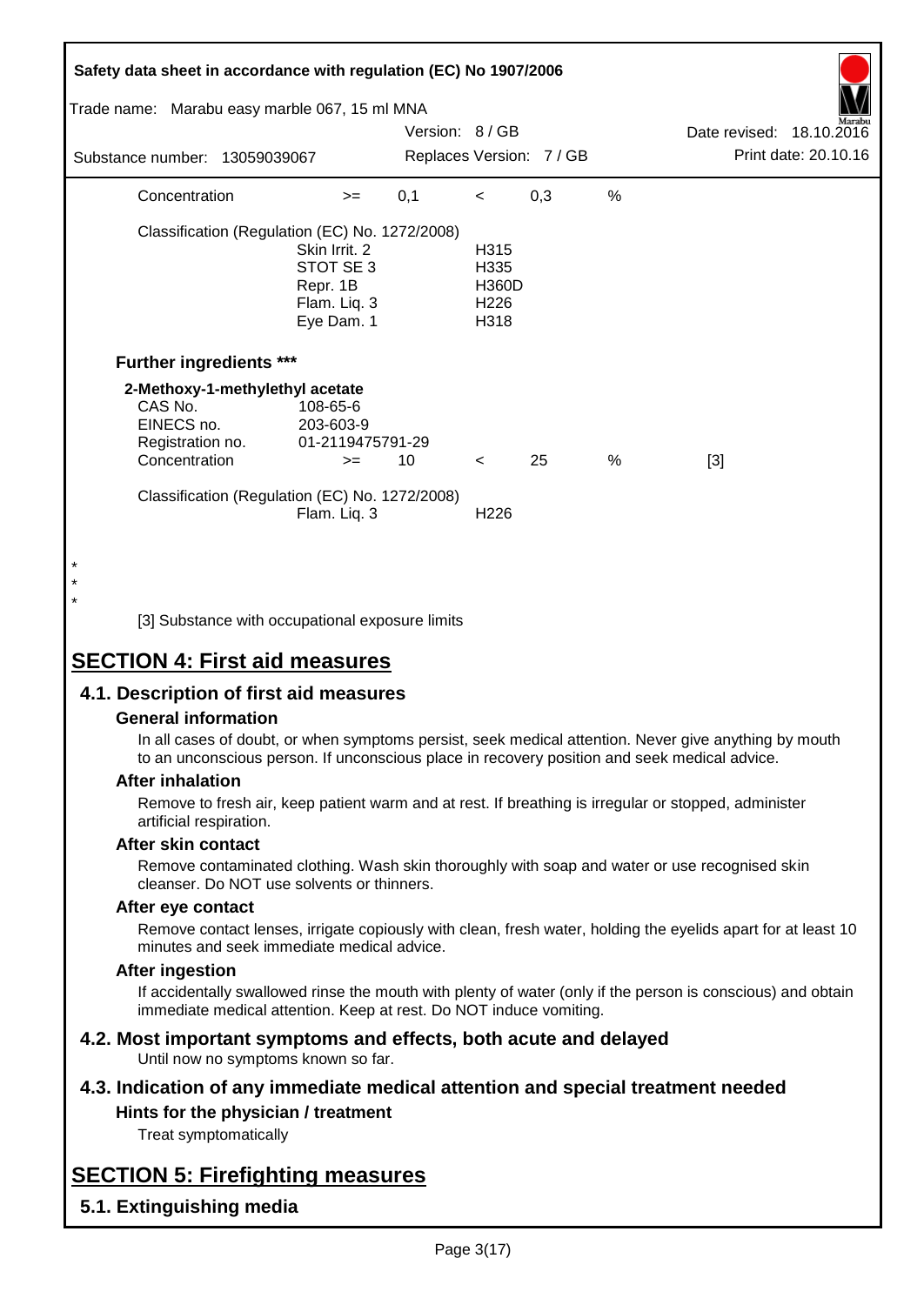Trade name: Marabu easy marble 067, 15 ml MNA

Version: 8 / GB

Replaces Version: 7 / GB Print date: 20.10.16 Date revised: 18.10.2016

Substance number: 13059039067

### **Suitable extinguishing media**

Recommended: alcohol resistant foam, CO2, powders, water spray/mist, Not be used for safety reasons: water jet

#### **5.2. Special hazards arising from the substance or mixture**

In the event of fire the following can be released: Carbon monoxide (CO); Carbon dioxide (CO2); dense black smoke; Nitrogen oxides (NOx); Hydrogen chloride (HCl)

### **5.3. Advice for firefighters**

#### **Special protective equipment for fire-fighting**

Cool closed containers exposed to fire with water. Do not allow run-off from fire fighting to enter drains or water courses.

# **SECTION 6: Accidental release measures**

# **6.1. Personal precautions, protective equipment and emergency procedures**

Exclude sources of ignition and ventilate the area. Avoid breathing vapours. Refer to protective measures listed in Sections 7 and 8.

#### **6.2. Environmental precautions**

Do not allow to enter drains or waterways. If the product contaminates lakes, rivers or sewage, inform appropriate authorities in accordance with local regulations.

#### **6.3. Methods and material for containment and cleaning up**

Contain and collect spillage with non-combustible absorbent materials, e.g. sand, earth, vermiculite, diatomaceous earth and place in container for disposal according to local regulations (see section 13). Clean preferably with a detergent - avoid use of solvents.

#### **6.4. Reference to other sections**

Information regarding Safe handling, see Section 7. Information regarding personal protective measures, see Section 8. Information regarding waste disposal, see Section 13.

# **SECTION 7: Handling and storage**

# **7.1. Precautions for safe handling**

#### **Advice on safe handling**

Prevent the creation of flammable or explosive concentrations of vapour in air and avoid vapour concentration higher than the occupational exposure limits. In addition, the product should only be used in areas from which all naked lights and other sources of ignition have been excluded. Electrical equipment should be protected to the appropriate standard. Mixture may charge electrostatically: always use earthing leads when transferring from one container to another. Operators should wear anti-static footwear and clothing and floors should be of the conducting type. Isolate from sources of heat, sparks and open flame. No sparking tools should be used. Avoid skin and eye contact. Avoid the inhalation of particulates and spray mist arising from the application of this mixture. Smoking, eating and drinking shall be prohibited in application area. For personal protection see Section 8. Never use pressure to empty: container is not a pressure vessel. Always keep in containers of same material as the original one. Comply with the health and safety at work laws. Do not allow to enter drains or water courses.

#### **Advice on protection against fire and explosion**

Vapours are heavier than air and may spread along floors. Vapours may form explosive mixtures with air.

#### **Classification of fires / temperature class / Ignition group / Dust explosion class**

| Classification of fires | B (Combustible liquid substances) |
|-------------------------|-----------------------------------|
| Temperature class       | Τ4                                |

# **7.2. Conditions for safe storage, including any incompatibilities Requirements for storage rooms and vessels**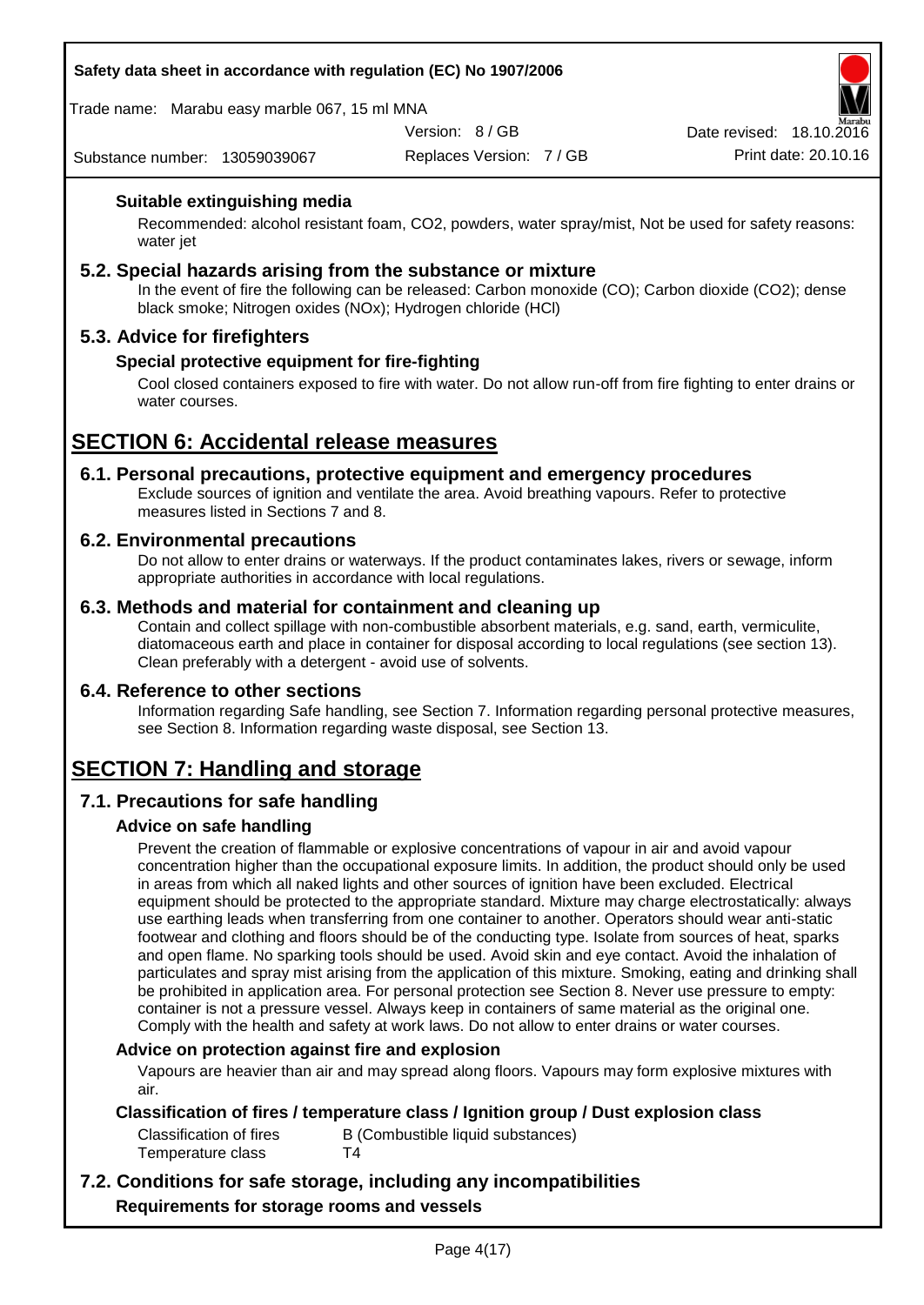Trade name: Marabu easy marble 067, 15 ml MNA

Version: 8 / GB

Replaces Version: 7 / GB Print date: 20.10.16 Date revised: 18.10.2016

Substance number: 13059039067

Electrical installations/working materials must comply with the local applied technological safety standards. Storage rooms in which filling operations take place must have a conducting floor. Store in accordance with national regulation

#### **Hints on storage assembly**

Store away from oxidising agents, from strongly alkaline and strongly acid materials.

#### **Storage class according to TRGS 510**

Storage class according to TRGS 510 3 Flammable liquid

#### **Further information on storage conditions**

Observe label precautions. Store between 15 and 30 °C in a dry, well ventilated place away from sources of heat and direct sunlight. Keep container tightly closed. Keep away from sources of ignition. No smoking. Prevent unauthorised access. Containers which are opened must be carefully resealed and kept upright to prevent leakage.

#### **7.3. Specific end use(s)**

Paint

# **SECTION 8: Exposure controls/personal protection \*\*\***

#### **8.1. Control parameters**

**Exposure limit values \*\*\***

| 2-Methoxy-1-methylethyl acetate              |                  |                                 |     |        |
|----------------------------------------------|------------------|---------------------------------|-----|--------|
| List                                         | EH40             |                                 |     |        |
| <b>Type</b>                                  | WEL              |                                 |     |        |
| Value                                        | 274              | mg/m <sup>3</sup>               | 50  | ppm(V) |
| Short term exposure limit                    | 548              | mg/m <sup>3</sup>               | 100 | ppm(V) |
| Skin resorption / sensibilisation: Sk;       |                  | <b>Status: 2011</b>             |     |        |
| 1-Methoxy-2-propanol                         |                  |                                 |     |        |
| List                                         | EH40             |                                 |     |        |
| <b>Type</b>                                  | WEL              |                                 |     |        |
| Value                                        | 375              | mg/m <sup>3</sup>               | 100 | ppm(V) |
| Short term exposure limit                    | 560              | mg/m <sup>3</sup>               | 150 | ppm(V) |
| Skin resorption / sensibilisation: Sk;       |                  | <b>Status: 2011</b>             |     |        |
| 2-Butoxyethyl acetate                        |                  |                                 |     |        |
| List                                         | <b>EH40</b>      |                                 |     |        |
| <b>Type</b>                                  | WEL              |                                 |     |        |
| Value                                        | 133              |                                 | 20  | ppm(V) |
| Short term exposure limit                    | 332              |                                 | 50  | ppm(V) |
| Skin resorption / sensibilisation: Sk;       |                  | Status: 2011                    |     |        |
| Normal and branched chain alkanes, >=C7      |                  |                                 |     |        |
| List                                         | EH40             |                                 |     |        |
| Value                                        | 1200             | mg/m <sup>3</sup>               |     |        |
| Cycloalkanes, >=C7                           |                  |                                 |     |        |
| List                                         | <b>EH40</b>      |                                 |     |        |
| Value                                        | 800              | mg/m <sup>3</sup>               |     |        |
| Derived No/Minimal Effect Levels (DNEL/DMEL) |                  |                                 |     |        |
| 2-Methoxy-1-methylethyl acetate              |                  |                                 |     |        |
| Reference substance                          |                  | 2-Methoxy-1-methylethyl acetate |     |        |
| Type of value                                |                  | Derived No Effect Level (DNEL)  |     |        |
| Reference group                              | Worker           |                                 |     |        |
| Duration of exposure                         | Long term        |                                 |     |        |
| Route of exposure                            | dermal           |                                 |     |        |
| Mode of action                               | Systemic effects |                                 |     |        |
| Concentration                                |                  | 153,5                           |     | mg/kg  |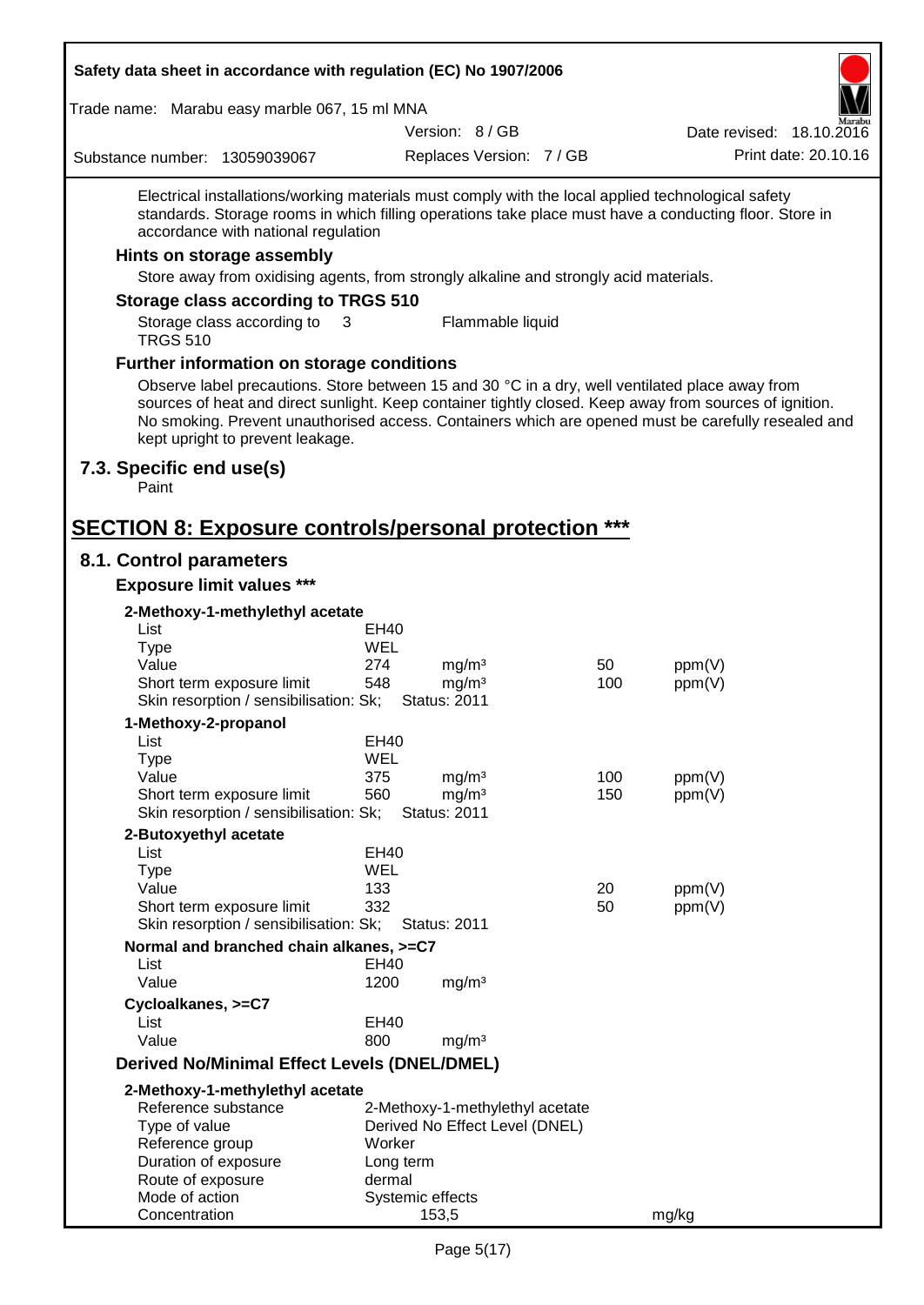| Safety data sheet in accordance with regulation (EC) No 1907/2006 |                                |                          |
|-------------------------------------------------------------------|--------------------------------|--------------------------|
| Trade name: Marabu easy marble 067, 15 ml MNA                     |                                |                          |
|                                                                   | Version: 8 / GB                | Date revised: 18.10.2016 |
| Substance number: 13059039067                                     | Replaces Version: 7 / GB       | Print date: 20.10.16     |
| Source                                                            | Literature value               |                          |
| Type of value                                                     | Derived No Effect Level (DNEL) |                          |
| Reference group                                                   | Worker                         |                          |
| Duration of exposure                                              | Long term                      |                          |
| Route of exposure                                                 | inhalative                     |                          |
| Mode of action                                                    | Systemic effects               |                          |
| Concentration                                                     | 275                            | mg/m <sup>3</sup>        |
| Source                                                            | Literature value               |                          |
| Type of value                                                     | Derived No Effect Level (DNEL) |                          |
| Reference group                                                   | Consumer                       |                          |
| Duration of exposure                                              | Long term                      |                          |
| Route of exposure                                                 | dermal                         |                          |
| Mode of action                                                    | Systemic effects               |                          |
| Concentration                                                     | 54,8                           | mg/kg                    |
| Source                                                            | Literature value               |                          |
| Type of value                                                     | Derived No Effect Level (DNEL) |                          |
| Reference group                                                   | Consumer                       |                          |
| Duration of exposure                                              | Long term                      |                          |
| Route of exposure                                                 | inhalative                     |                          |
| Mode of action                                                    | Systemic effects               |                          |
| Concentration                                                     | 33                             | mg/m <sup>3</sup>        |
| Source                                                            | Literature value               |                          |
| Type of value                                                     | Derived No Effect Level (DNEL) |                          |
| Reference group                                                   | Consumer                       |                          |
| Duration of exposure                                              | Long term                      |                          |
| Route of exposure                                                 | oral                           |                          |
| Mode of action                                                    | Systemic effects               |                          |
| Concentration                                                     | 1,67                           | mg/kg                    |
| Source                                                            | Literature value               |                          |
| 2-Butoxyethyl acetate                                             |                                |                          |
| Reference substance                                               | 2-Butoxyethyl acetate          |                          |
| Type of value                                                     | Derived No Effect Level (DNEL) |                          |
| Reference group                                                   | Worker                         |                          |
| Route of exposure                                                 | dermal                         |                          |
| Mode of action                                                    | Acute effects                  |                          |
| Concentration                                                     | 102                            | mg/kg                    |
| Source                                                            | Literature value               |                          |
|                                                                   | 2-Butoxyethyl acetate          |                          |
| Type of value                                                     | Derived No Effect Level (DNEL) |                          |
| Reference group                                                   | Worker                         |                          |
| Route of exposure                                                 | inhalative                     |                          |
| Mode of action                                                    | Acute effects                  |                          |
| Concentration                                                     | 775                            | mg/kg                    |
| Source                                                            | Literature value               |                          |
|                                                                   | 2-Butoxyethyl acetate          |                          |
| Type of value                                                     | Derived No Effect Level (DNEL) |                          |
| Reference group                                                   | Consumer                       |                          |
| Route of exposure                                                 | dermal                         |                          |
| Mode of action                                                    | Acute effects                  |                          |
| Concentration                                                     | 27                             | mg/kg                    |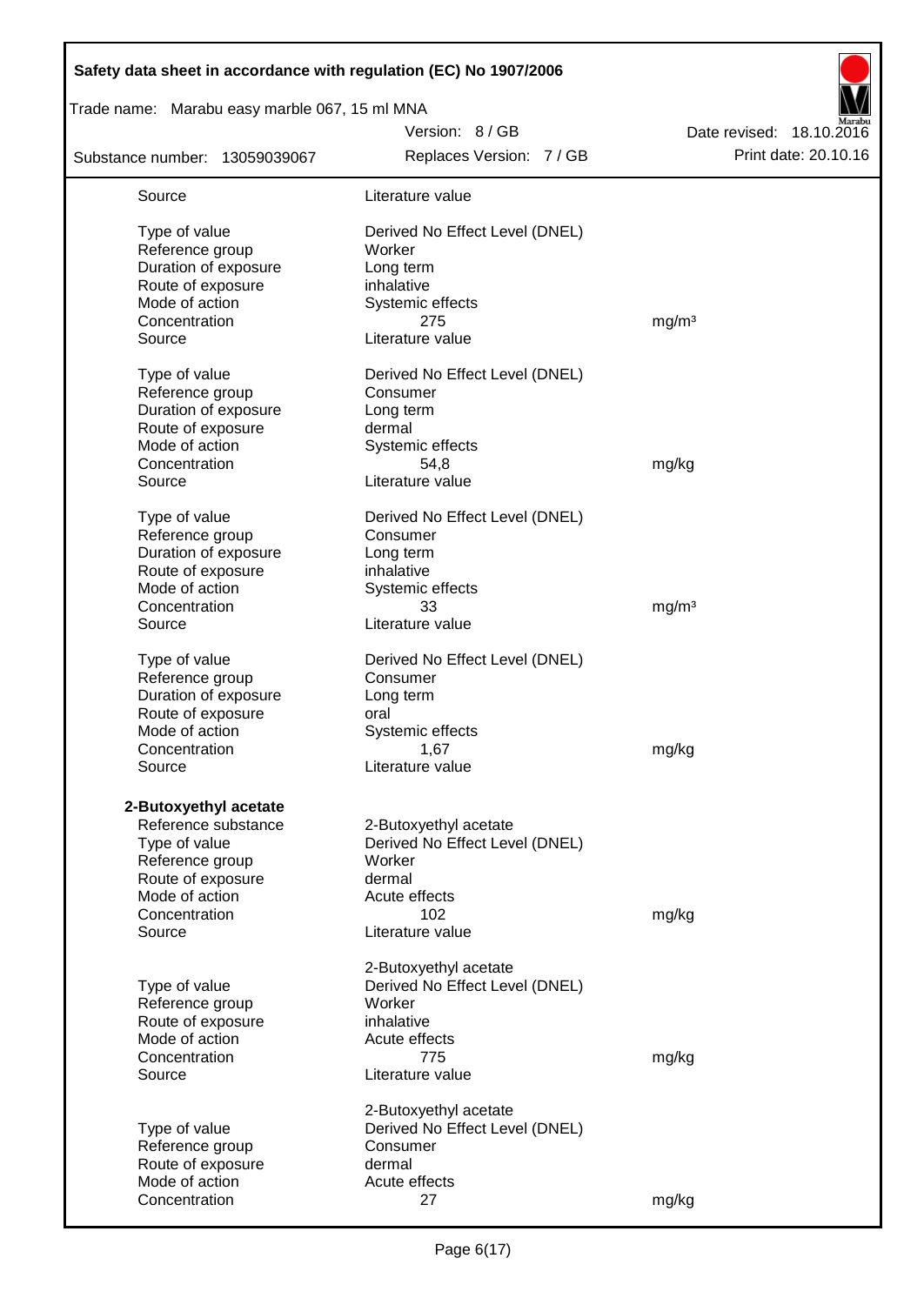| Safety data sheet in accordance with regulation (EC) No 1907/2006<br>Trade name: Marabu easy marble 067, 15 ml MNA |                                |                          |
|--------------------------------------------------------------------------------------------------------------------|--------------------------------|--------------------------|
|                                                                                                                    | Version: 8 / GB                | Date revised: 18.10.2016 |
| Substance number: 13059039067                                                                                      | Replaces Version: 7 / GB       | Print date: 20.10.16     |
| Source                                                                                                             | Literature value               |                          |
|                                                                                                                    | 2-Butoxyethyl acetate          |                          |
| Type of value                                                                                                      | Derived No Effect Level (DNEL) |                          |
| Reference group                                                                                                    | Consumer                       |                          |
| Route of exposure                                                                                                  | inhalative                     |                          |
| Concentration<br>Source                                                                                            | 499<br>Literature value        | mg/kg                    |
|                                                                                                                    | 2-Butoxyethyl acetate          |                          |
| Type of value                                                                                                      | Derived No Effect Level (DNEL) |                          |
| Reference group                                                                                                    | Consumer                       |                          |
| Route of exposure                                                                                                  | oral                           |                          |
| Mode of action                                                                                                     | Acute effects                  |                          |
| Concentration                                                                                                      | 18                             | mg/kg                    |
| Source                                                                                                             | Literature value               |                          |
|                                                                                                                    | 2-Butoxyethyl acetate          |                          |
| Type of value                                                                                                      | Derived No Effect Level (DNEL) |                          |
| Reference group                                                                                                    | Consumer                       |                          |
| Route of exposure                                                                                                  | inhalative                     |                          |
| Mode of action                                                                                                     | Local effects                  |                          |
| Concentration                                                                                                      | 166                            | mg/kg                    |
| Source                                                                                                             | Literature value               |                          |
|                                                                                                                    | 2-Butoxyethyl acetate          |                          |
| Type of value                                                                                                      | Derived No Effect Level (DNEL) |                          |
| Reference group                                                                                                    | Consumer                       |                          |
| Route of exposure                                                                                                  | dermal                         |                          |
| Mode of action                                                                                                     | Chronic effects                |                          |
| Concentration                                                                                                      | 36                             | mg/kg                    |
| Source                                                                                                             | Literature value               |                          |
|                                                                                                                    | 2-Butoxyethyl acetate          |                          |
| Type of value                                                                                                      | Derived No Effect Level (DNEL) |                          |
| Reference group                                                                                                    | Consumer                       |                          |
| Route of exposure                                                                                                  | inhalative                     |                          |
| Mode of action                                                                                                     | Chronic effects                |                          |
| Concentration                                                                                                      | 67                             | mg/kg                    |
| Source                                                                                                             | Literature value               |                          |
|                                                                                                                    | 2-Butoxyethyl acetate          |                          |
| Type of value                                                                                                      | Derived No Effect Level (DNEL) |                          |
| Reference group                                                                                                    | Consumer                       |                          |
| Route of exposure                                                                                                  | oral                           |                          |
| Mode of action                                                                                                     | Chronic effects                |                          |
| Concentration<br>Source                                                                                            | 4,3<br>Literature value        | mg/kg                    |
|                                                                                                                    |                                |                          |
|                                                                                                                    | 2-Butoxyethyl acetate          |                          |
| Type of value                                                                                                      | Derived No Effect Level (DNEL) |                          |
| Reference group                                                                                                    | Worker                         |                          |
| Route of exposure                                                                                                  | dermal                         |                          |
| Mode of action                                                                                                     | Chronic effects                |                          |
| Concentration                                                                                                      | 102                            | mg/kg                    |
| Source                                                                                                             | Literature value               |                          |
|                                                                                                                    | 2-Butoxyethyl acetate          |                          |

 $\mathbf{r}$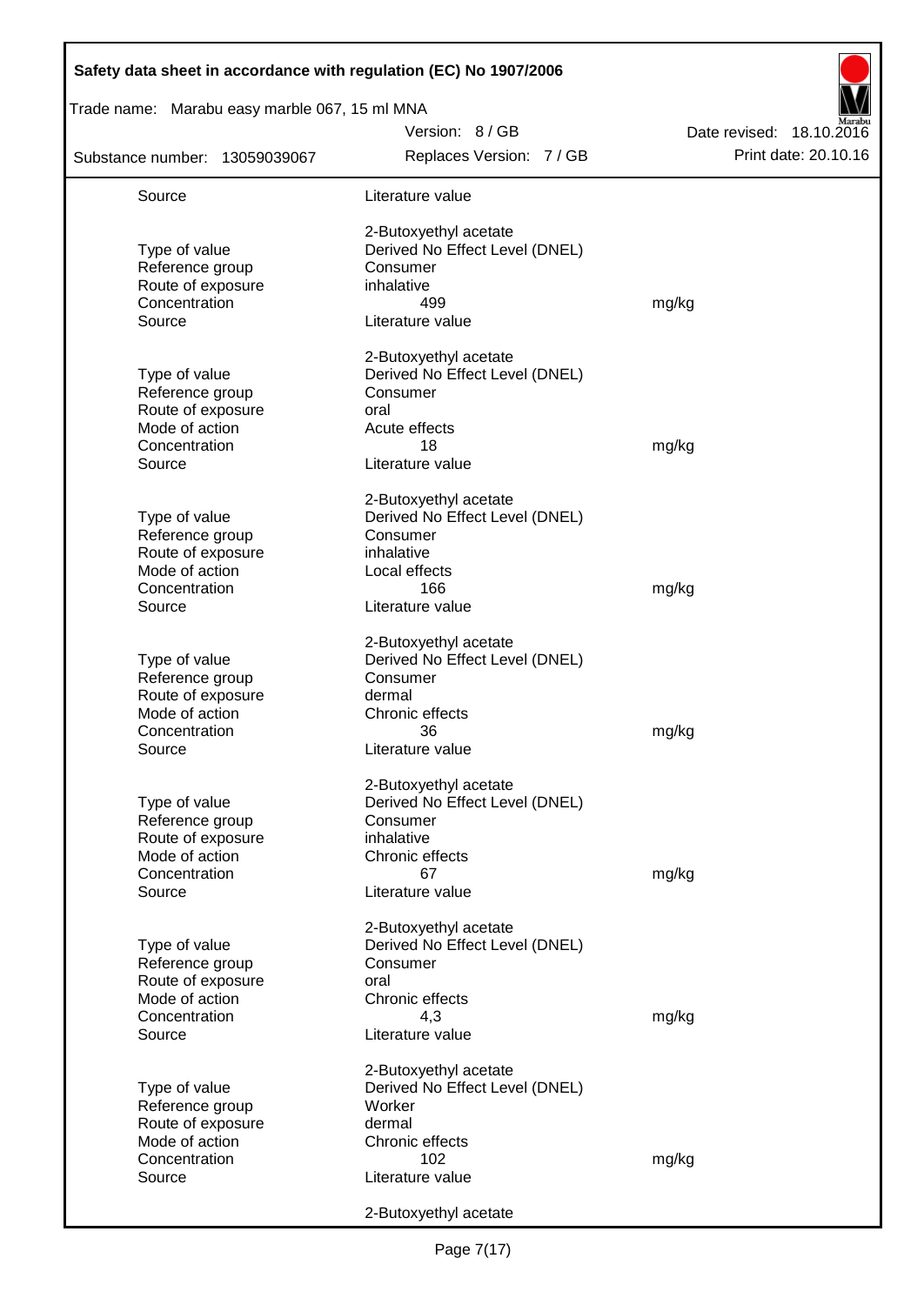| Safety data sheet in accordance with regulation (EC) No 1907/2006 |                                |                          |
|-------------------------------------------------------------------|--------------------------------|--------------------------|
| Trade name: Marabu easy marble 067, 15 ml MNA                     |                                |                          |
|                                                                   | Version: 8 / GB                | Date revised: 18.10.2016 |
| Substance number: 13059039067                                     | Replaces Version: 7 / GB       | Print date: 20.10.16     |
| Type of value                                                     | Derived No Effect Level (DNEL) |                          |
| Reference group                                                   | Worker                         |                          |
| Route of exposure                                                 | inhalative                     |                          |
| Mode of action                                                    | Chronic effects                |                          |
| Concentration                                                     | 133                            | mg/kg                    |
| Source                                                            | Literature value               |                          |
| 1-Methoxy-2-propanol                                              |                                |                          |
| Type of value                                                     | Derived No Effect Level (DNEL) |                          |
| Reference group                                                   | Worker                         |                          |
| Duration of exposure                                              | Acute                          |                          |
| Route of exposure                                                 | inhalative                     |                          |
| Mode of action                                                    | Local effects                  |                          |
| Concentration                                                     | 553,5                          | mg/m <sup>3</sup>        |
| Type of value                                                     | Derived No Effect Level (DNEL) |                          |
| Reference group                                                   | Worker                         |                          |
| Duration of exposure                                              | Long term                      |                          |
| Route of exposure                                                 | dermal                         |                          |
| Mode of action                                                    | Systemic effects               |                          |
| Concentration                                                     | 50,6                           | mg/person/               |
|                                                                   |                                | d                        |
| Type of value                                                     | Derived No Effect Level (DNEL) |                          |
| Reference group                                                   | Worker                         |                          |
| Duration of exposure                                              | Long term                      |                          |
| Route of exposure                                                 | inhalative                     |                          |
| Mode of action                                                    | Systemic effects               |                          |
| Concentration                                                     | 369                            | mg/m <sup>3</sup>        |
| Type of value                                                     | Derived No Effect Level (DNEL) |                          |
| Reference group                                                   | General Population             |                          |
| Duration of exposure                                              | Long term                      |                          |
| Route of exposure                                                 | dermal                         |                          |
| Mode of action                                                    | Systemic effects               |                          |
| Concentration                                                     | 18,1                           | mg/kg                    |
|                                                                   |                                |                          |
| Type of value                                                     | Derived No Effect Level (DNEL) |                          |
| Reference group                                                   | <b>General Population</b>      |                          |
| Duration of exposure                                              | Long term                      |                          |
| Route of exposure                                                 | inhalative                     |                          |
| Mode of action                                                    | Systemic effects               |                          |
| Concentration                                                     | 43,9                           | mg/m <sup>3</sup>        |
| Type of value                                                     | Derived No Effect Level (DNEL) |                          |
| Reference group                                                   | <b>General Population</b>      |                          |
| Duration of exposure                                              | Long term                      |                          |
| Route of exposure                                                 | oral                           |                          |
| Mode of action                                                    | Systemic effects               |                          |
| Concentration                                                     | 3,3                            | mg/kg/d                  |
| Naphtha (petroleum), hydrotreated heavy                           |                                |                          |
| Type of value                                                     | Derived No Effect Level (DNEL) |                          |
| Reference group                                                   | Worker                         |                          |
| Duration of exposure                                              | Long term                      |                          |
| Route of exposure                                                 | dermal                         |                          |
| Mode of action                                                    | Systemic effects               |                          |

Г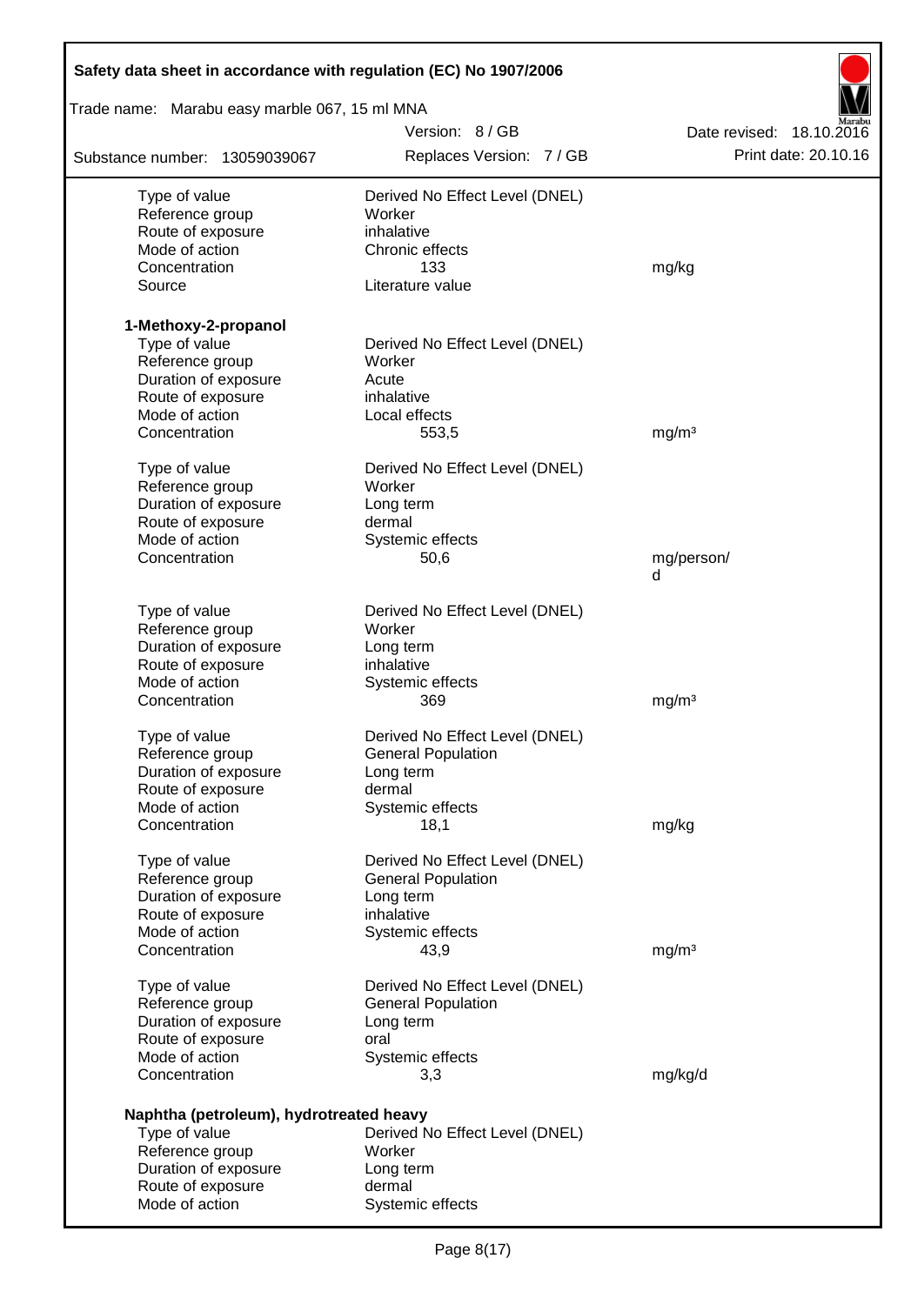| Safety data sheet in accordance with regulation (EC) No 1907/2006 |                                 |                          |
|-------------------------------------------------------------------|---------------------------------|--------------------------|
| Trade name: Marabu easy marble 067, 15 ml MNA                     |                                 |                          |
|                                                                   | Version: 8 / GB                 | Date revised: 18.10.2016 |
| Substance number: 13059039067                                     | Replaces Version: 7 / GB        | Print date: 20.10.16     |
| Concentration                                                     | 300                             | mg/kg                    |
| Type of value                                                     | Derived No Effect Level (DNEL)  |                          |
| Reference group                                                   | Consumer                        |                          |
| Duration of exposure                                              | Long term                       |                          |
| Route of exposure                                                 | oral                            |                          |
| Mode of action                                                    | Systemic effects                |                          |
| Concentration                                                     | 300                             | mg/kg                    |
| Type of value                                                     | Derived No Effect Level (DNEL)  |                          |
| Reference group                                                   | Consumer                        |                          |
| Duration of exposure                                              | Long term                       |                          |
| Route of exposure                                                 | dermal                          |                          |
| Mode of action                                                    | Systemic effects                |                          |
| Concentration                                                     | 300                             | mg/kg                    |
| Type of value                                                     | Derived No Effect Level (DNEL)  |                          |
| Reference group                                                   | Consumer                        |                          |
| Duration of exposure                                              | Long term                       |                          |
| Route of exposure                                                 | inhalative                      |                          |
| Mode of action                                                    | Systemic effects                |                          |
| Concentration                                                     | 900                             | mg/m <sup>3</sup>        |
| Type of value                                                     | Derived No Effect Level (DNEL)  |                          |
| Reference group                                                   | Worker                          |                          |
| Duration of exposure                                              | Long term                       |                          |
| Route of exposure                                                 | inhalative                      |                          |
| Mode of action                                                    | Systemic effects                |                          |
| Concentration                                                     | 1500                            | mg/m <sup>3</sup>        |
| <b>Predicted No Effect Concentration (PNEC)</b>                   |                                 |                          |
| 2-Methoxy-1-methylethyl acetate                                   |                                 |                          |
| Reference substance                                               | 2-Methoxy-1-methylethyl acetate |                          |
| Type of value                                                     | <b>PNEC</b>                     |                          |
| <b>Type</b>                                                       | Freshwater                      |                          |
| Concentration                                                     | 0,635                           | mg/l                     |
| Source                                                            | Literature value                |                          |
| Type of value                                                     | <b>PNEC</b>                     |                          |
| <b>Type</b>                                                       | Freshwater sediment             |                          |
| Concentration                                                     | 3,29                            | mg/kg                    |
| Source                                                            | Literature value                |                          |
| Type of value                                                     | <b>PNEC</b>                     |                          |
| <b>Type</b>                                                       | Soil                            |                          |
| Concentration                                                     | 0,29                            | mg/kg                    |
| Source                                                            | Literature value                |                          |
|                                                                   | <b>PNEC</b>                     |                          |
| Type of value<br><b>Type</b>                                      | Sewage treatment plant (STP)    |                          |
| Concentration                                                     | 100                             | mg/l                     |
| Source                                                            | Literature value                |                          |
|                                                                   |                                 |                          |
| Type of value<br><b>Type</b>                                      | <b>PNEC</b><br>Marine sediment  |                          |
| Concentration                                                     | 0,329                           | mg/kg                    |
| Source                                                            | Literature value                |                          |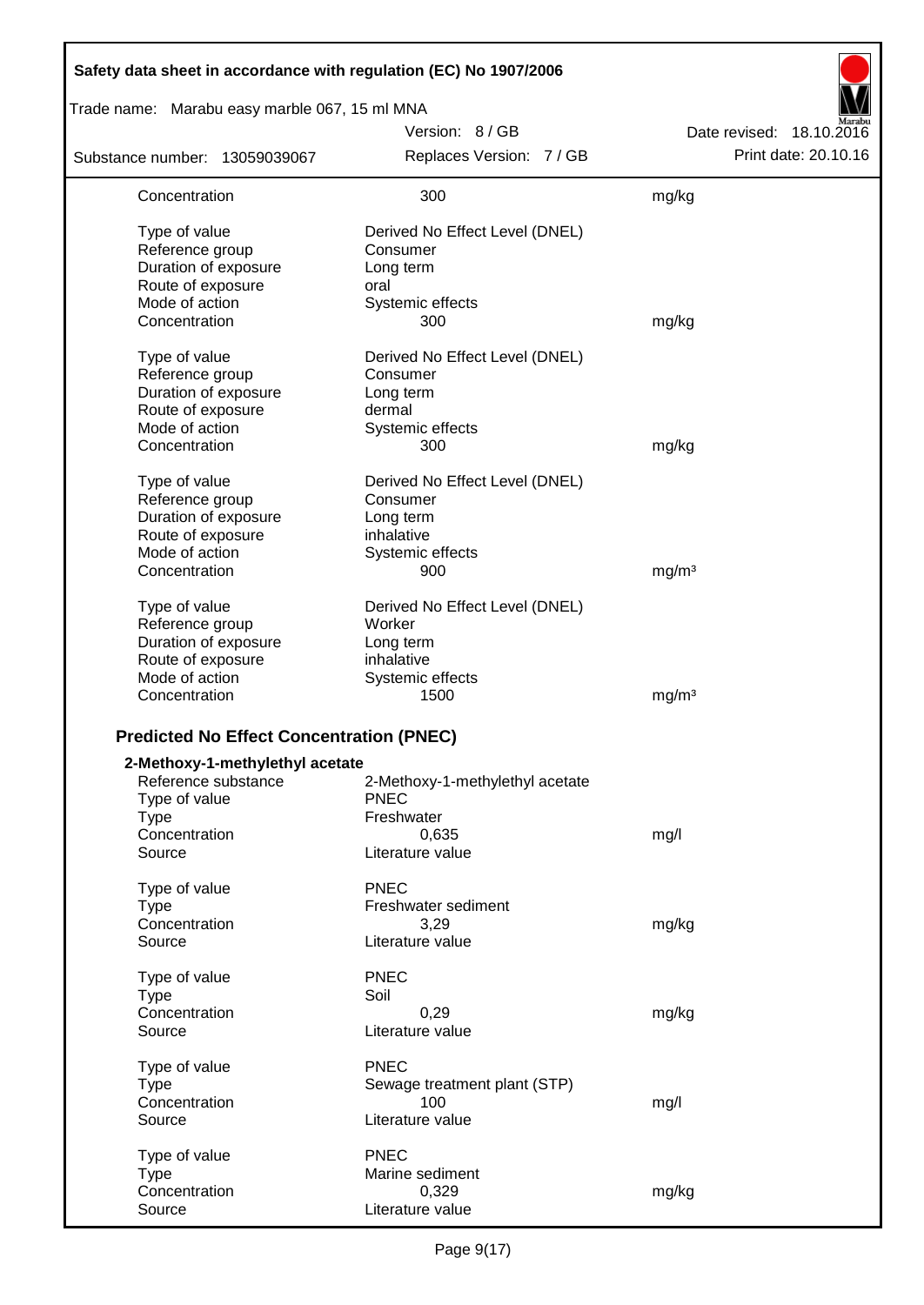| Safety data sheet in accordance with regulation (EC) No 1907/2006<br>Trade name: Marabu easy marble 067, 15 ml MNA |                          |                          |
|--------------------------------------------------------------------------------------------------------------------|--------------------------|--------------------------|
|                                                                                                                    | Version: 8 / GB          | Date revised: 18.10.2016 |
| Substance number: 13059039067                                                                                      | Replaces Version: 7 / GB | Print date: 20.10.16     |
|                                                                                                                    |                          |                          |
| Type of value                                                                                                      | <b>PNEC</b>              |                          |
| <b>Type</b>                                                                                                        | Saltwater                |                          |
| Concentration                                                                                                      | 0,0635                   | mg/l                     |
| 2-Butoxyethyl acetate                                                                                              |                          |                          |
| Reference substance                                                                                                | 2-Butoxyethyl acetate    |                          |
| Type of value                                                                                                      | <b>PNEC</b>              |                          |
| <b>Type</b>                                                                                                        | Water                    |                          |
| Concentration                                                                                                      | 0,304                    | mg/l                     |
| Source                                                                                                             | Literature value         |                          |
|                                                                                                                    | 2-Butoxyethyl acetate    |                          |
| Type of value                                                                                                      | <b>PNEC</b>              |                          |
| <b>Type</b>                                                                                                        | Aquatic                  |                          |
| Concentration                                                                                                      | 0,0304                   | g/l                      |
| Source                                                                                                             | Literature value         |                          |
|                                                                                                                    | 2-Butoxyethyl acetate    |                          |
| Type of value                                                                                                      | <b>PNEC</b>              |                          |
| <b>Type</b>                                                                                                        | Sediment                 |                          |
| Concentration                                                                                                      | 2,03                     | mg/kg                    |
| Source                                                                                                             | Literature value         |                          |
|                                                                                                                    | 2-Butoxyethyl acetate    |                          |
| Type of value                                                                                                      | <b>PNEC</b>              |                          |
| <b>Type</b>                                                                                                        | Marine sediment          |                          |
| Concentration                                                                                                      | 0,203                    | mg/kg                    |
| Source                                                                                                             | Literature value         |                          |
|                                                                                                                    | 2-Butoxyethyl acetate    |                          |
| Type of value                                                                                                      | <b>PNEC</b>              |                          |
| <b>Type</b>                                                                                                        | Soil                     |                          |
| Concentration                                                                                                      | 0,68                     | mg/kg                    |
| Source                                                                                                             | Literature value         |                          |
| 1-Methoxy-2-propanol                                                                                               |                          |                          |
| Type of value                                                                                                      | <b>PNEC</b>              |                          |
| <b>Type</b>                                                                                                        | Freshwater               |                          |
| Concentration                                                                                                      | 10                       | mg/l                     |
| Type of value                                                                                                      | <b>PNEC</b>              |                          |
| <b>Type</b>                                                                                                        | Water                    |                          |
| Concentration                                                                                                      | 41,6                     | mg/kg                    |
| Type of value                                                                                                      | <b>PNEC</b>              |                          |
| <b>Type</b>                                                                                                        | Sediment                 |                          |
| Concentration                                                                                                      | 41,6                     | mg/kg                    |
| Type of value                                                                                                      | <b>PNEC</b>              |                          |
| <b>Type</b>                                                                                                        | Marine sediment          |                          |
| Concentration                                                                                                      | 4,17                     | mg/kg                    |
| Type of value                                                                                                      | <b>PNEC</b>              |                          |
| <b>Type</b>                                                                                                        | Soil                     |                          |
| Concentration                                                                                                      | 2,47                     | mg/kg                    |
|                                                                                                                    |                          |                          |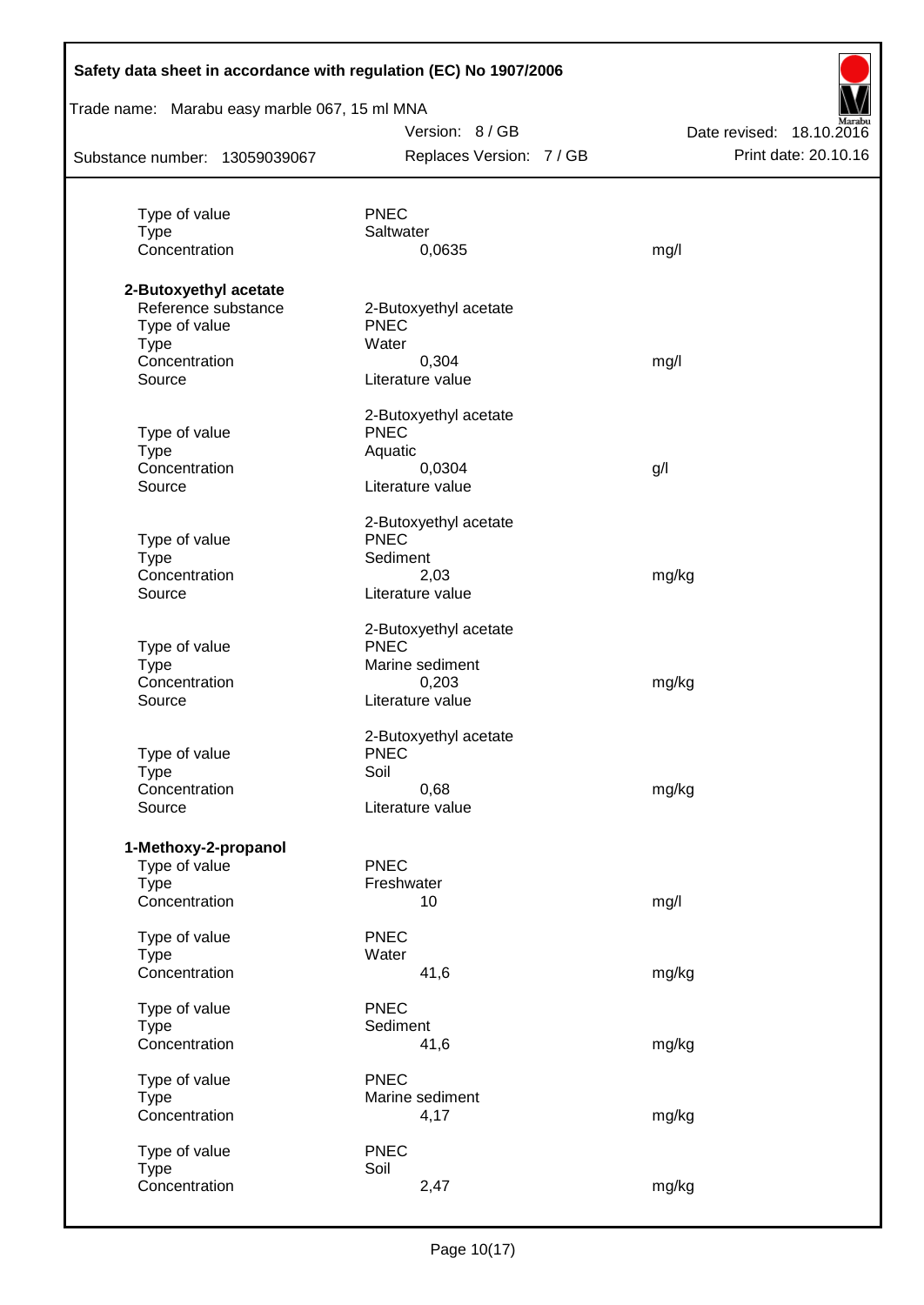| Safety data sheet in accordance with regulation (EC) No 1907/2006 |  |  |  |  |
|-------------------------------------------------------------------|--|--|--|--|
|-------------------------------------------------------------------|--|--|--|--|

#### Trade name: Marabu easy marble 067, 15 ml MNA

|                               | Version: 8/GB          | <b>INLAH ALUM</b><br>Date revised: 18.10.2016 |
|-------------------------------|------------------------|-----------------------------------------------|
| Substance number: 13059039067 | Replaces Version: 7/GB | Print date: 20.10.16                          |

| Type of value | <b>PNEC</b>                  |      |
|---------------|------------------------------|------|
| Tvpe          | Sewage treatment plant (STP) |      |
| Concentration | 100                          | mg/l |

### **8.2. Exposure controls**

#### **Exposure controls**

Provide adequate ventilation. Where reasonably practicable this should be achieved by the use of local exhaust ventilation and good general extraction. If these are not sufficient to maintain concentrations of particulates and solvent vapour below the OEL, suitable respiratory protection must be worn.

#### **Respiratory protection**

If workers are exposed to concentrations above the exposure limit they must use appropriate, certified respirators. Full mask, filter A

#### **Hand protection**

There is no one glove material or combination of materials that will give unlimited resistance to any individual or combination of chemicals.

For prolonged or repeated handling nitrile rubber gloves with textile undergloves are required.

| Material thickness | 0.5 | mm  |
|--------------------|-----|-----|
| Breakthrough time  | 30  | min |

The breakthrough time must be greater than the end use time of the product.

The instructions and information provided by the glove manufacturer on use, storage, maintenance and replacement must be followed.

Gloves should be replaced regularly and if there is any sign of damage to the glove material.

Always ensure that gloves are free from defects and that they are stored and used correctly.

The performance or effectiveness of the glove may be reduced by physical/ chemical damage and poor maintenance.

Barrier creams may help to protect the exposed areas of the skin, they should however not be applied once exposure has occurred.

#### **Eye protection**

Use safety eyewear designed to protect against splash of liquids.

#### **Body protection**

Cotton or cotton/synthetic overalls or coveralls are normally suitable.

# **SECTION 9: Physical and chemical properties**

#### **9.1. Information on basic physical and chemical properties**

| Form                                    | liquid            |    |
|-----------------------------------------|-------------------|----|
| <b>Colour</b>                           | coloured          |    |
| Odour                                   | solvent-like      |    |
| <b>Odour threshold</b>                  |                   |    |
| Remarks                                 | No data available |    |
| pH value                                |                   |    |
| <b>Remarks</b>                          | Not applicable    |    |
| <b>Melting point</b>                    |                   |    |
| <b>Remarks</b>                          | not determined    |    |
| <b>Freezing point</b>                   |                   |    |
| <b>Remarks</b>                          | not determined    |    |
| Initial boiling point and boiling range |                   |    |
| Value                                   | 120<br>appr.      | °C |
| Pressure                                | 1.013<br>hPa      |    |
| Source                                  | Literature value  |    |
| <b>Flash point</b>                      |                   |    |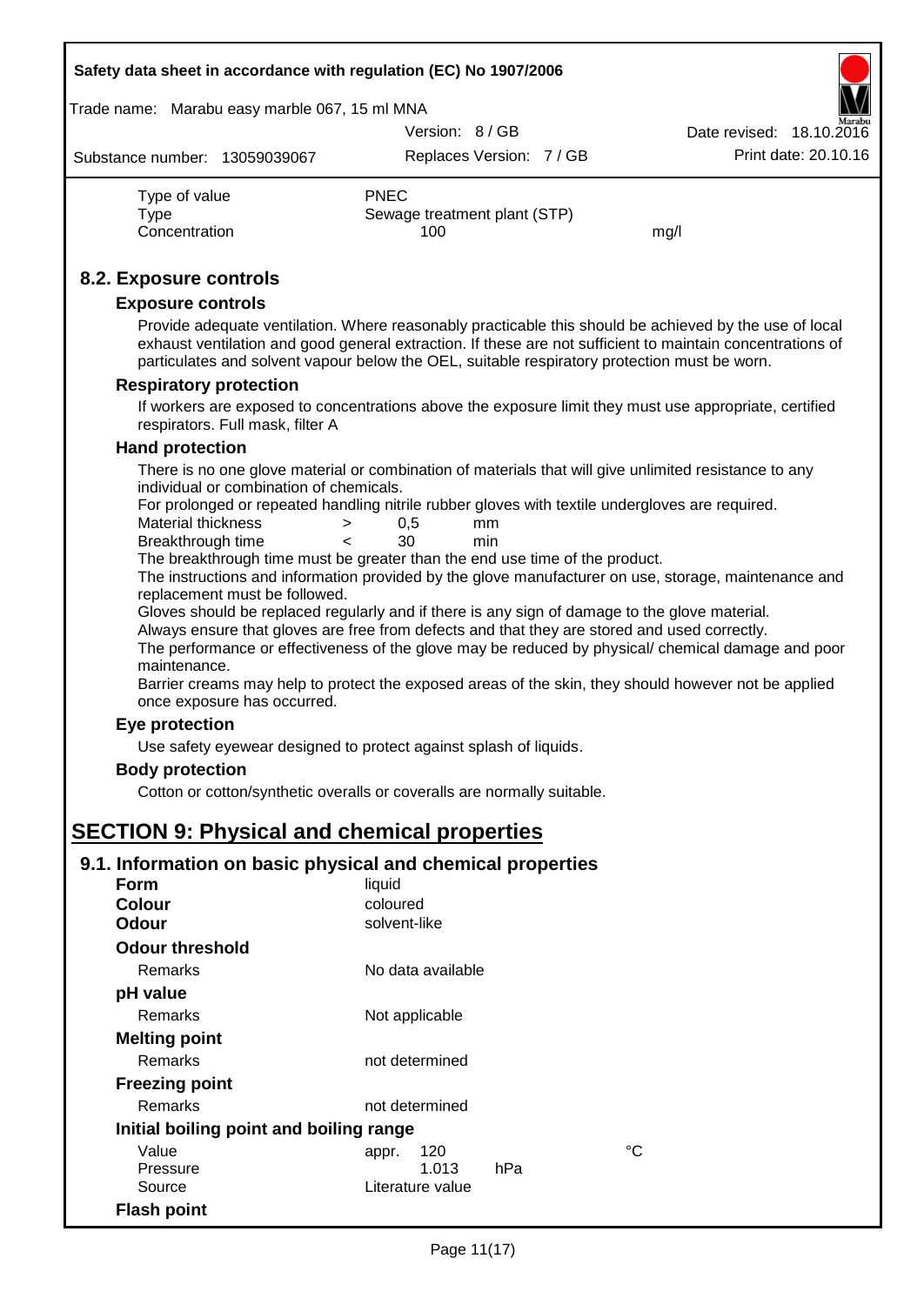| Trade name: Marabu easy marble 067, 15 ml MNA            |                |                                           |                       |    |                   |                                                  |
|----------------------------------------------------------|----------------|-------------------------------------------|-----------------------|----|-------------------|--------------------------------------------------|
| Substance number: 13059039067                            |                | Version: 8/GB<br>Replaces Version: 7 / GB |                       |    |                   | Date revised: 18.10.2016<br>Print date: 20.10.16 |
| Value                                                    |                | 35                                        |                       |    | $\rm ^{\circ}C$   |                                                  |
| Method                                                   |                | ASTM D 6450 (CCCFP)                       |                       |    |                   |                                                  |
| Evaporation rate (ether $= 1$ ) :<br><b>Remarks</b>      |                | not determined                            |                       |    |                   |                                                  |
| <b>Flammability (solid, gas)</b><br>Not applicable       |                |                                           |                       |    |                   |                                                  |
| Upper/lower flammability or explosive limits             |                |                                           |                       |    |                   |                                                  |
| Lower explosion limit<br>Upper explosion limit<br>Source | appr.<br>appr. | 0,7<br>13,7<br>Literature value           |                       |    | %(V)<br>%(V)      |                                                  |
| Vapour pressure                                          |                |                                           |                       |    |                   |                                                  |
| Value<br>Temperature<br>Method                           | calculated     | 8<br>20                                   | $^{\circ}C$           |    | hPa               |                                                  |
| <b>Vapour density</b>                                    |                |                                           |                       |    |                   |                                                  |
| Remarks                                                  |                | not determined                            |                       |    |                   |                                                  |
| <b>Density</b>                                           |                |                                           |                       |    |                   |                                                  |
| Value<br>Temperature<br>Method                           |                | 0,960<br>20<br><b>DIN EN ISO 2811</b>     | $^{\circ}C$           |    | g/cm <sup>3</sup> |                                                  |
| Solubility in water                                      |                |                                           |                       |    |                   |                                                  |
| Remarks                                                  |                | partially miscible                        |                       |    |                   |                                                  |
| Partition coefficient: n-octanol/water                   |                |                                           |                       |    |                   |                                                  |
| Remarks                                                  | Not applicable |                                           |                       |    |                   |                                                  |
| Ignition temperature                                     |                |                                           |                       |    |                   |                                                  |
| Value<br>Source                                          | appr.          | 200<br>Literature value                   |                       |    | $\rm ^{\circ}C$   |                                                  |
| <b>Viscosity</b>                                         |                |                                           |                       |    |                   |                                                  |
| dynamic<br>Value<br>Temperature                          |                | 30<br>40                                  | to<br>$\rm ^{\circ}C$ | 50 | mPa.s             |                                                  |
| <b>Efflux time</b>                                       |                |                                           |                       |    |                   |                                                  |
| Value<br>Temperature<br>Method                           |                | 25<br>20<br>DIN 53211 4 mm                | to<br>$\rm ^{\circ}C$ | 70 | s                 |                                                  |
| <b>Explosive properties</b>                              |                |                                           |                       |    |                   |                                                  |
| evaluation                                               | no             |                                           |                       |    |                   |                                                  |
| <b>Oxidising properties</b>                              |                |                                           |                       |    |                   |                                                  |
| evaluation                                               | None known     |                                           |                       |    |                   |                                                  |

The physical specifications are approximate values and refer to the used safety relevant component(s).

# **SECTION 10: Stability and reactivity**

### **10.1. Reactivity**

No hazardous reactions when stored and handled according to prescribed instructions.

**10.2. Chemical stability**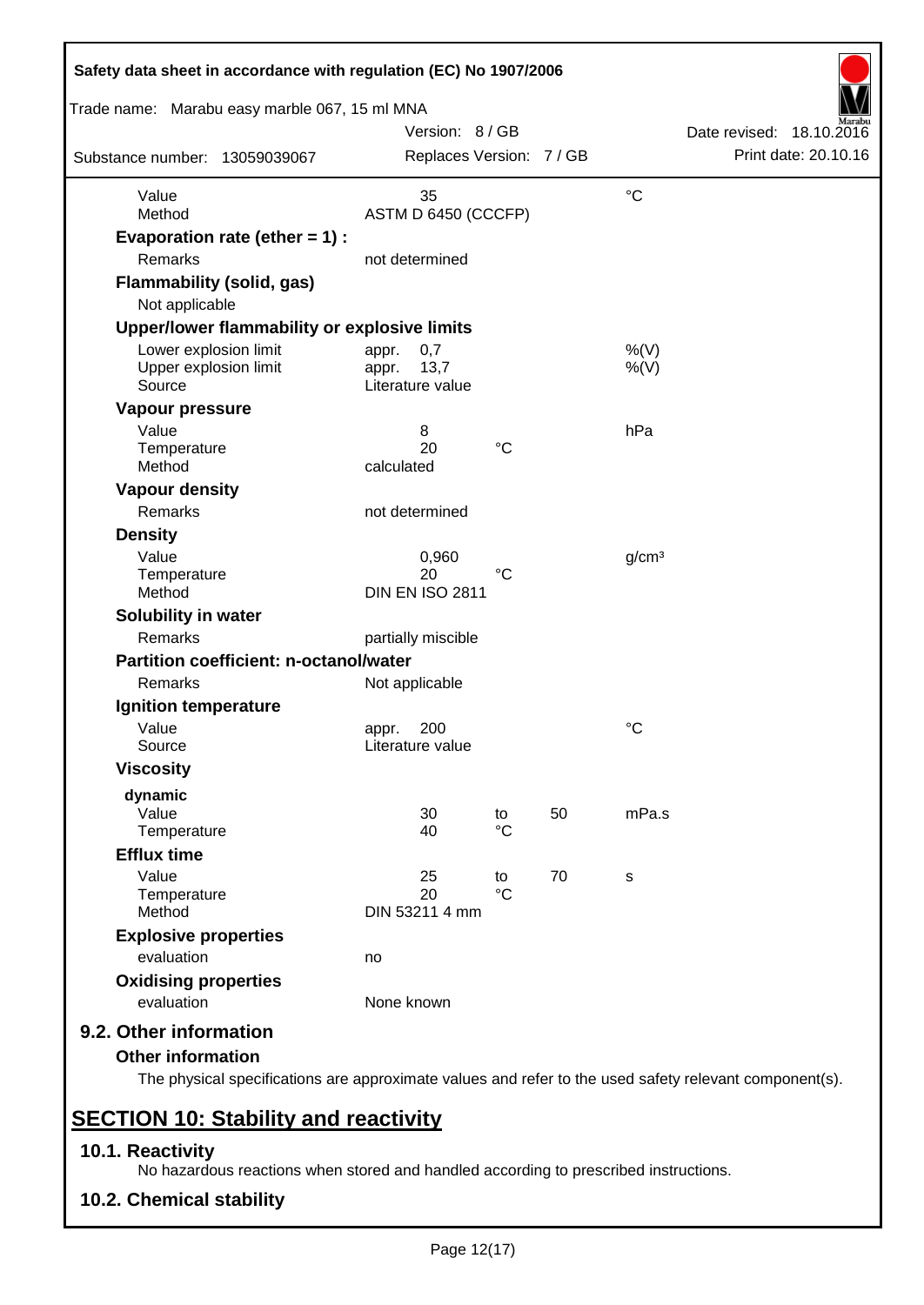| Safety data sheet in accordance with regulation (EC) No 1907/2006 |                     |                                                                                                  |       |                          |                      |
|-------------------------------------------------------------------|---------------------|--------------------------------------------------------------------------------------------------|-------|--------------------------|----------------------|
| Trade name: Marabu easy marble 067, 15 ml MNA                     |                     |                                                                                                  |       |                          |                      |
| Substance number: 13059039067                                     |                     | Version: 8 / GB<br>Replaces Version: 7 / GB                                                      |       | Date revised: 18.10.2016 | Print date: 20.10.16 |
|                                                                   |                     | Stable under recommended storage and handling conditions (see section 7).                        |       |                          |                      |
| 10.3. Possibility of hazardous reactions                          |                     |                                                                                                  |       |                          |                      |
| exothermic reactions.                                             |                     | Keep away from oxidising agents, strongly alkaline and strongly acid materials in order to avoid |       |                          |                      |
| 10.4. Conditions to avoid                                         |                     | When exposed to high temperatures may produce hazardous decomposition products.                  |       |                          |                      |
| 10.5. Incompatible materials                                      |                     | No hazardous reactions when stored and handled according to prescribed instructions.             |       |                          |                      |
| 10.6. Hazardous decomposition products                            |                     |                                                                                                  |       |                          |                      |
|                                                                   |                     | See chapter 5.2 (Firefighting measures - Special hazards arising from the substance or mixture). |       |                          |                      |
| <b>SECTION 11: Toxicological information</b>                      |                     |                                                                                                  |       |                          |                      |
|                                                                   |                     |                                                                                                  |       |                          |                      |
| 11.1. Information on toxicological effects                        |                     |                                                                                                  |       |                          |                      |
| <b>Acute oral toxicity</b>                                        |                     |                                                                                                  |       |                          |                      |
| <b>ATE</b><br>Method                                              | $\geq$              | 2.000<br>calculated value (Regulation (EC) No. 1272/2008)                                        | mg/kg |                          |                      |
| <b>Acute oral toxicity (Components)</b>                           |                     |                                                                                                  |       |                          |                      |
| 1-Methoxy-2-propanol                                              |                     |                                                                                                  |       |                          |                      |
| <b>Species</b>                                                    | rat                 |                                                                                                  |       |                          |                      |
| LD50                                                              |                     | 5200                                                                                             | mg/kg |                          |                      |
| <b>Acute dermal toxicity</b>                                      |                     |                                                                                                  |       |                          |                      |
| <b>ATE</b><br>Method                                              | $\geq$              | 2.000<br>calculated value (Regulation (EC) No. 1272/2008)                                        | mg/kg |                          |                      |
| <b>Acute dermal toxicity (Components)</b>                         |                     |                                                                                                  |       |                          |                      |
| 1-Methoxy-2-propanol                                              |                     |                                                                                                  |       |                          |                      |
| <b>Species</b>                                                    | rabbit              |                                                                                                  |       |                          |                      |
| LD50                                                              |                     | 14000                                                                                            | mg/kg |                          |                      |
| <b>Acute inhalational toxicity</b>                                |                     |                                                                                                  |       |                          |                      |
| <b>ATE</b><br>Administration/Form                                 | ><br>Vapors         | 20                                                                                               | mg/l  |                          |                      |
| Method<br><b>ATE</b>                                              |                     | calculated value (Regulation (EC) No. 1272/2008)                                                 |       |                          |                      |
| Administration/Form                                               | $\geq$<br>Dust/Mist | 5                                                                                                | mg/l  |                          |                      |
| Method                                                            |                     | calculated value (Regulation (EC) No. 1272/2008)                                                 |       |                          |                      |
| Remarks                                                           |                     | Based on available data, the classification criteria are not met.                                |       |                          |                      |
| <b>Skin corrosion/irritation</b>                                  |                     |                                                                                                  |       |                          |                      |
| Remarks                                                           |                     | Based on available data, the classification criteria are not met.                                |       |                          |                      |
| Serious eye damage/irritation                                     |                     |                                                                                                  |       |                          |                      |
| Remarks                                                           |                     | Based on available data, the classification criteria are not met.                                |       |                          |                      |
| <b>Sensitization</b><br>Remarks                                   |                     |                                                                                                  |       |                          |                      |
|                                                                   |                     | Based on available data, the classification criteria are not met.                                |       |                          |                      |
| <b>Mutagenicity</b><br>Remarks                                    |                     | Based on available data, the classification criteria are not met.                                |       |                          |                      |
| <b>Reproductive toxicity</b>                                      |                     |                                                                                                  |       |                          |                      |
| Remarks                                                           |                     | Based on available data, the classification criteria are not met.                                |       |                          |                      |
| Carcinogenicity                                                   |                     |                                                                                                  |       |                          |                      |
| Remarks                                                           |                     | Based on available data, the classification criteria are not met.                                |       |                          |                      |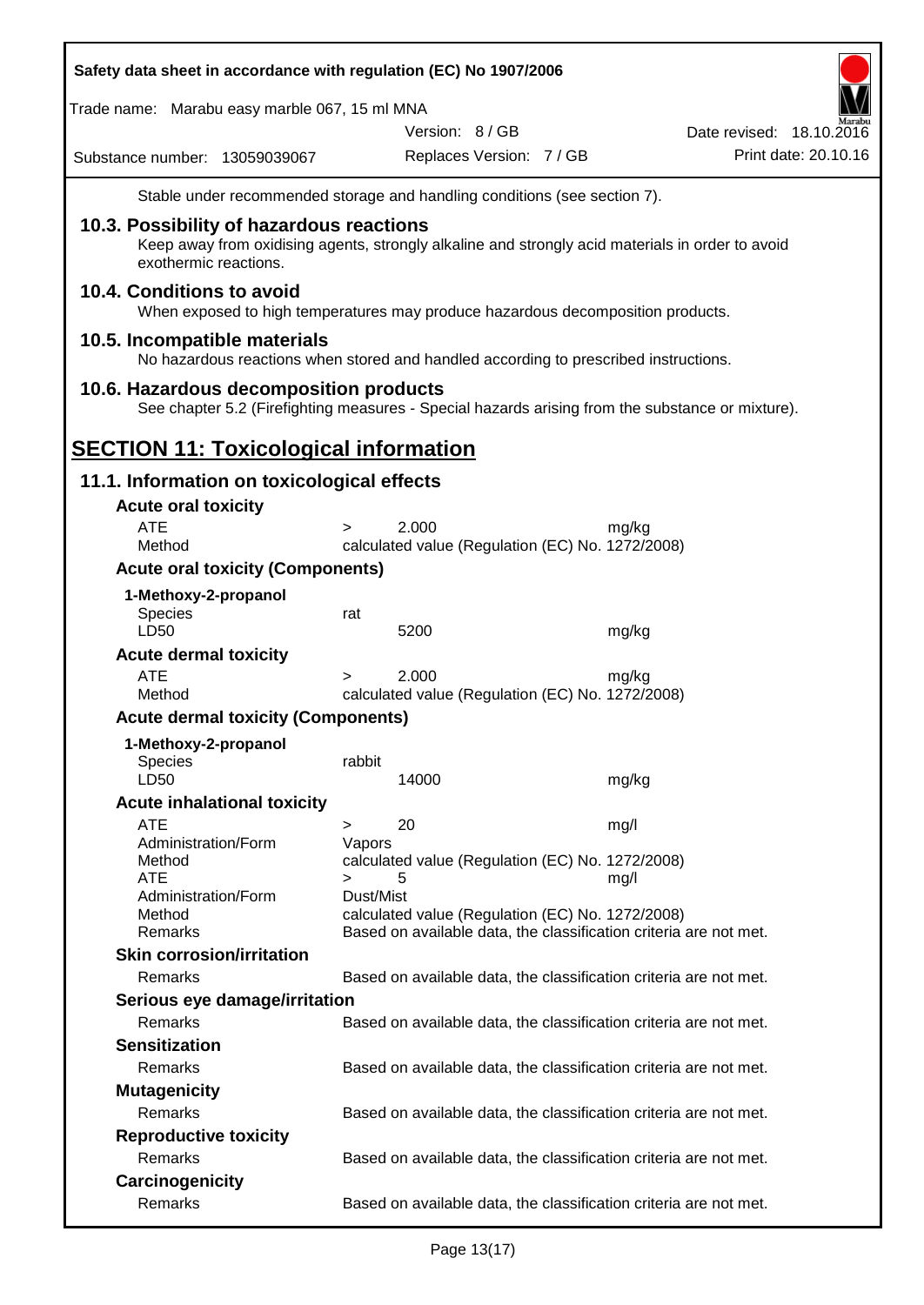Trade name: Marabu easy marble 067, 15 ml MNA

Version: 8 / GB

Substance number: 13059039067

Replaces Version: 7 / GB Print date: 20.10.16 Date revised: 18.10.2016

### **Specific Target Organ Toxicity (STOT)**

| Single exposure                     |                                                                   |
|-------------------------------------|-------------------------------------------------------------------|
| <b>Remarks</b>                      | The classification criteria are met.                              |
| evaluation                          | May cause drowsiness or dizziness.                                |
| Repeated exposure<br><b>Remarks</b> | Based on available data, the classification criteria are not met. |
|                                     |                                                                   |

#### **Aspiration hazard**

Based on available data, the classification criteria are not met.

#### **Experience in practice**

Exposure to component solvents vapours concentration in excess of the stated occupational exposure limit may result in adverse health effects such as mucous membrane and respiratory system irritation and adverse effects on kidney, liver and central nervous system. Symptoms and signs include headache, dizziness, fatigue, muscular weakness, drowsiness and in extreme cases, loss of consciousness. Solvents may cause some of the above effects by absorption through the skin. Repeated or prolonged contact with the mixture may cause removal of natural fat from the skin resulting in non-allergic contact dermatitis and absorption through the skin. The liquid splashed in the eyes may cause irritation and reversible damage. Ingestion may cause nausea, diarrhoea and vomiting. This takes into account, where known, delayed and immediate effects and also chronic effects of components from short-term and long-term exposure by oral, inhalation and dermal routes of exposure and eye contact.

#### **Other information**

There are no data available on the mixture itself.

The mixture has been assessed following the conventional method of the Dangerous Preparations Directive 1999/45/EC and classified for toxicological hazards accordingly.

# **SECTION 12: Ecological information**

#### **12.1. Toxicity**

#### **General information**

There are no data available on the mixture itself.Do not allow to enter drains or water courses.The mixture has been assessed following the conventional method of the Dangerous Preparations Directive 1999/45/EC and is not classified as dangerous for the environment.

#### **Fish toxicity (Components)**

| 1-Methoxy-2-propanol                  |   |                              |   |      |
|---------------------------------------|---|------------------------------|---|------|
| <b>Species</b>                        |   | golden orfe (Leuciscus idus) |   |      |
| LC <sub>0</sub>                       | > | 4600                         |   | mq/l |
| Duration of exposure                  |   | 96                           | h |      |
| <b>Daphnia toxicity (Components)</b>  |   |                              |   |      |
| 1-Methoxy-2-propanol                  |   |                              |   |      |
| <b>Species</b>                        |   | Daphnia magna                |   |      |
| EC50                                  |   | 23300                        |   | mg/l |
| Duration of exposure                  |   | 48                           | h |      |
| <b>Algae toxicity (Components)</b>    |   |                              |   |      |
| 1-Methoxy-2-propanol                  |   |                              |   |      |
| <b>Species</b>                        |   | Desmodesmus                  |   |      |
| EC50                                  | > | 1000                         |   | mq/l |
| Duration of exposure                  |   | 168                          | h |      |
| <b>Bacteria toxicity (Components)</b> |   |                              |   |      |
| 1-Methoxy-2-propanol                  |   |                              |   |      |
| <b>Species</b>                        |   | activated sludge             |   |      |
| <b>EC50</b>                           | > | 1000                         |   | mg/1 |
|                                       |   |                              |   |      |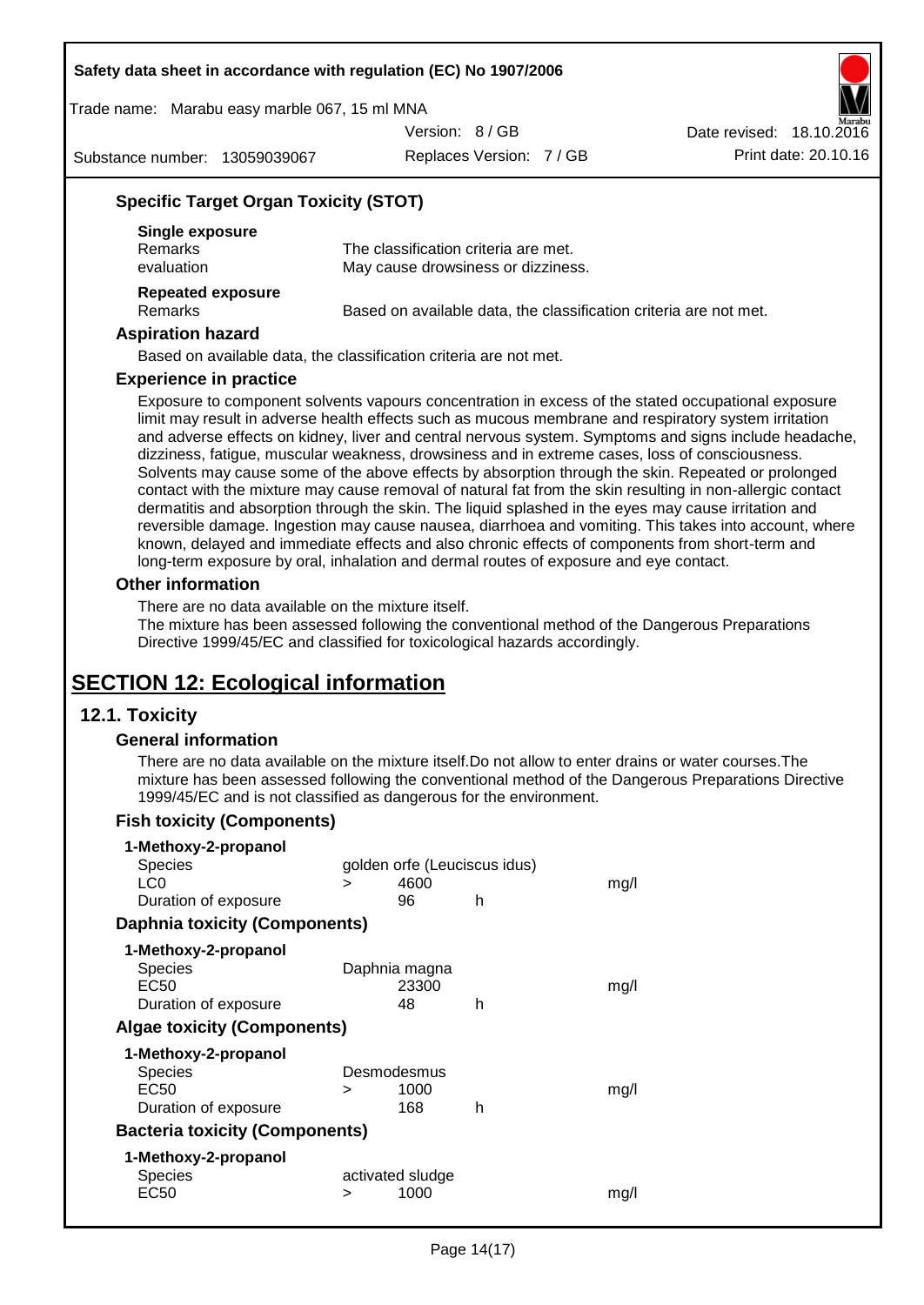| Safety data sheet in accordance with regulation (EC) No 1907/2006 |                                                                                                         |                                                              |
|-------------------------------------------------------------------|---------------------------------------------------------------------------------------------------------|--------------------------------------------------------------|
| Trade name: Marabu easy marble 067, 15 ml MNA                     |                                                                                                         |                                                              |
|                                                                   | Version: 8 / GB                                                                                         | Date revised: 18.10.2016<br>Print date: 20.10.16             |
| Substance number: 13059039067                                     | Replaces Version: 7 / GB                                                                                |                                                              |
| 12.2. Persistence and degradability                               |                                                                                                         |                                                              |
| <b>General information</b>                                        |                                                                                                         |                                                              |
| No data available                                                 |                                                                                                         |                                                              |
| <b>Biodegradability (Components)</b>                              |                                                                                                         |                                                              |
| 1-Methoxy-2-propanol                                              |                                                                                                         |                                                              |
| Value                                                             | 90<br>28                                                                                                | $\%$                                                         |
| Duration of test<br>evaluation                                    | d<br>Readily biodegradable (according to OECD criteria)                                                 |                                                              |
| Method                                                            | <b>OECD 301 F</b>                                                                                       |                                                              |
| 12.3. Bioaccumulative potential                                   |                                                                                                         |                                                              |
| <b>General information</b>                                        |                                                                                                         |                                                              |
| There are no data available on the mixture itself.                |                                                                                                         |                                                              |
| <b>Partition coefficient: n-octanol/water</b>                     |                                                                                                         |                                                              |
| Remarks                                                           | Not applicable                                                                                          |                                                              |
| 12.4. Mobility in soil                                            |                                                                                                         |                                                              |
| <b>General information</b>                                        |                                                                                                         |                                                              |
| There are no data available on the mixture itself.                |                                                                                                         |                                                              |
| 12.5. Results of PBT and vPvB assessment                          |                                                                                                         |                                                              |
| <b>General information</b>                                        |                                                                                                         |                                                              |
| There are no data available on the mixture itself.                |                                                                                                         |                                                              |
| 12.6. Other adverse effects                                       |                                                                                                         |                                                              |
| <b>General information</b>                                        |                                                                                                         |                                                              |
| There are no data available on the mixture itself.                |                                                                                                         |                                                              |
| <b>SECTION 13: Disposal considerations</b>                        |                                                                                                         |                                                              |
| 13.1. Waste treatment methods                                     |                                                                                                         |                                                              |
| Disposal recommendations for the product                          |                                                                                                         |                                                              |
| Do not allow to enter drains or water courses.                    |                                                                                                         |                                                              |
|                                                                   | Wastes and emptied containers should be classified in accordance with relevant national regulation.     |                                                              |
| EWC waste code                                                    | The European Waste Catalogue classification of this product, when disposed of as waste is<br>08 01 11*  | waste paint and varnish containing organic solvents or other |
|                                                                   | dangerous substances                                                                                    |                                                              |
|                                                                   | If this product is mixed with other wastes, the original waste product code may no longer apply and the |                                                              |
| appropriate code should be assigned.                              | For further information contact your local waste authority.                                             |                                                              |
| Disposal recommendations for packaging                            |                                                                                                         |                                                              |
|                                                                   | Using information provided in this safety data sheet, advice should be obtained from the relevant waste |                                                              |
| authority on the classification of empty containers.              |                                                                                                         |                                                              |
| Empty containers must be scrapped or reconditioned.               | Not emptied containers are hazardous waste (waste code number 150110).                                  |                                                              |
|                                                                   |                                                                                                         |                                                              |
| <b>SECTION 14: Transport information</b>                          |                                                                                                         |                                                              |
| <b>Land transport ADR/RID</b>                                     |                                                                                                         |                                                              |
| 14.1. UN number                                                   |                                                                                                         |                                                              |
| <b>UN 1263</b><br>14.2. UN proper shipping name                   |                                                                                                         |                                                              |
| <b>PAINT</b>                                                      |                                                                                                         |                                                              |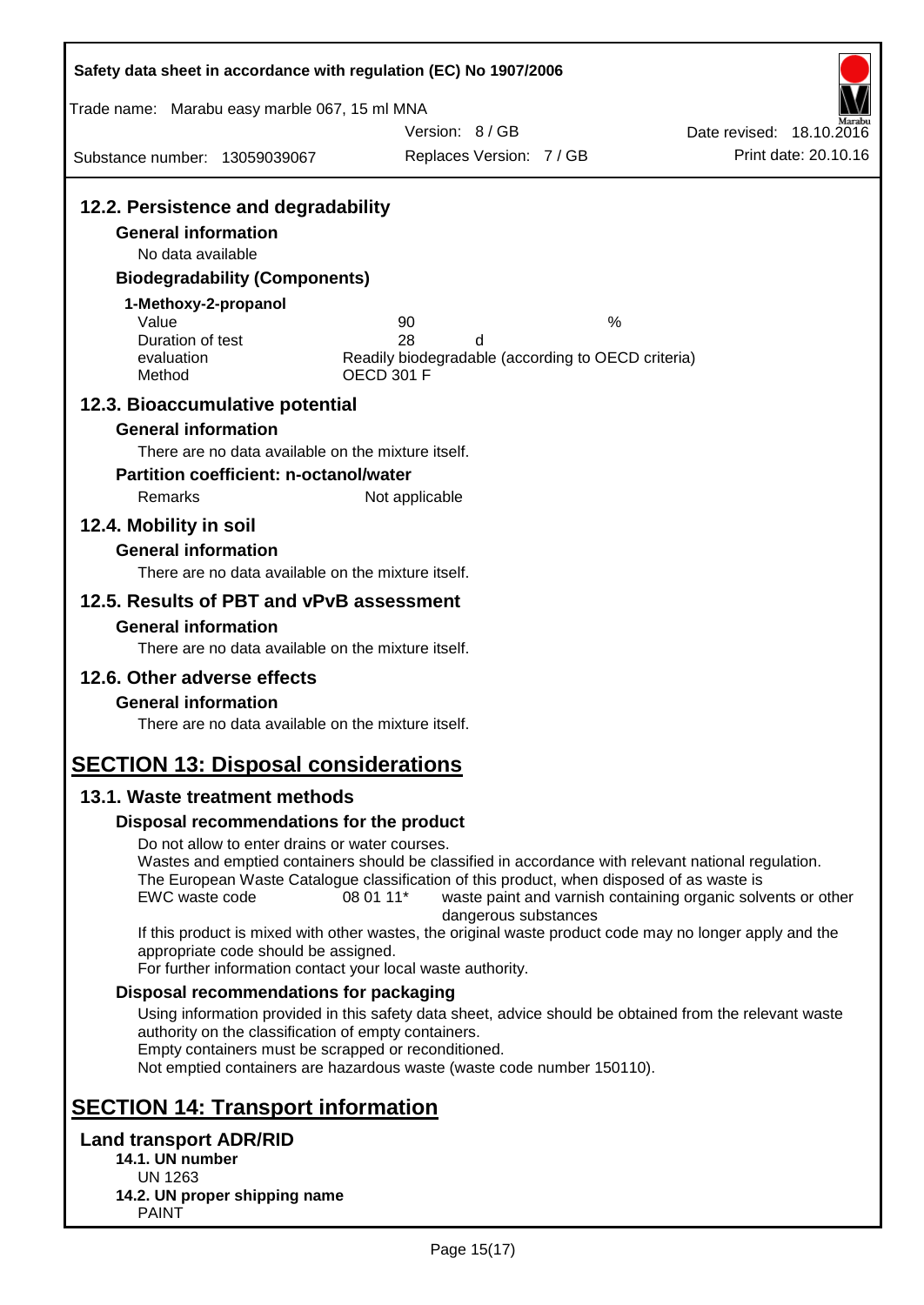| Safety data sheet in accordance with regulation (EC) No 1907/2006                                                                                                                                                                                                                                    |           |                 |                          |       |           |    |            |                                                  |
|------------------------------------------------------------------------------------------------------------------------------------------------------------------------------------------------------------------------------------------------------------------------------------------------------|-----------|-----------------|--------------------------|-------|-----------|----|------------|--------------------------------------------------|
| Trade name: Marabu easy marble 067, 15 ml MNA                                                                                                                                                                                                                                                        |           |                 |                          |       |           |    |            |                                                  |
|                                                                                                                                                                                                                                                                                                      |           | Version: 8 / GB |                          |       |           |    |            | Date revised: 18.10.2016<br>Print date: 20.10.16 |
| Substance number: 13059039067                                                                                                                                                                                                                                                                        |           |                 | Replaces Version: 7 / GB |       |           |    |            |                                                  |
| 14.3. Transport hazard class(es)                                                                                                                                                                                                                                                                     |           |                 |                          |       |           |    |            |                                                  |
| Class<br>Label                                                                                                                                                                                                                                                                                       | 3<br>3    |                 |                          |       |           |    |            |                                                  |
| 14.4. Packing group                                                                                                                                                                                                                                                                                  |           |                 |                          |       |           |    |            |                                                  |
| Packing group                                                                                                                                                                                                                                                                                        | Ш         |                 |                          |       |           |    |            |                                                  |
| Special provision                                                                                                                                                                                                                                                                                    | 640E      |                 |                          |       |           |    |            |                                                  |
| <b>Limited Quantity</b><br>Transport category                                                                                                                                                                                                                                                        | 51<br>4   |                 |                          |       |           |    |            |                                                  |
| 14.5. Environmental hazards                                                                                                                                                                                                                                                                          |           |                 |                          |       |           |    |            |                                                  |
| Tunnel restriction code                                                                                                                                                                                                                                                                              | D/E       |                 |                          |       |           |    |            |                                                  |
| <b>Marine transport IMDG/GGVSee</b>                                                                                                                                                                                                                                                                  |           |                 |                          |       |           |    |            |                                                  |
| 14.1. UN number<br><b>UN 1263</b>                                                                                                                                                                                                                                                                    |           |                 |                          |       |           |    |            |                                                  |
| 14.2. UN proper shipping name<br><b>PAINT</b>                                                                                                                                                                                                                                                        |           |                 |                          |       |           |    |            |                                                  |
| 14.3. Transport hazard class(es)<br>Class                                                                                                                                                                                                                                                            | 3         |                 |                          |       |           |    |            |                                                  |
| 14.4. Packing group                                                                                                                                                                                                                                                                                  |           |                 |                          |       |           |    |            |                                                  |
| Packing group                                                                                                                                                                                                                                                                                        | III       |                 |                          |       |           |    |            |                                                  |
| 14.5. Environmental hazards<br>no                                                                                                                                                                                                                                                                    |           |                 |                          |       |           |    |            |                                                  |
| <b>Air transport ICAO/IATA</b>                                                                                                                                                                                                                                                                       |           |                 |                          |       |           |    |            |                                                  |
| 14.1. UN number<br><b>UN 1263</b>                                                                                                                                                                                                                                                                    |           |                 |                          |       |           |    |            |                                                  |
| 14.2. UN proper shipping name<br><b>PAINT</b>                                                                                                                                                                                                                                                        |           |                 |                          |       |           |    |            |                                                  |
| 14.3. Transport hazard class(es)                                                                                                                                                                                                                                                                     |           |                 |                          |       |           |    |            |                                                  |
| Class<br>14.4. Packing group                                                                                                                                                                                                                                                                         | 3         |                 |                          |       |           |    |            |                                                  |
| Packing group                                                                                                                                                                                                                                                                                        | III       |                 |                          |       |           |    |            |                                                  |
| 14.5. Environmental hazards                                                                                                                                                                                                                                                                          |           |                 |                          |       |           |    |            |                                                  |
| Information for all modes of transport<br>14.6. Special precautions for user<br>Transport within the user's premises:<br>Always transport in closed containers that are upright and secure.<br>Ensure that persons transporting the product know what to do in the event of an accident or spillage. |           |                 |                          |       |           |    |            |                                                  |
| <b>Other information</b><br>14.7. Transport in bulk according to Annex II of Marpol and the IBC Code<br>no                                                                                                                                                                                           |           |                 |                          |       |           |    |            |                                                  |
| <b>SECTION 15: Regulatory information ***</b>                                                                                                                                                                                                                                                        |           |                 |                          |       |           |    |            |                                                  |
| 15.1. Safety, health and environmental regulations/legislation specific for the substance<br>or mixture                                                                                                                                                                                              |           |                 |                          |       |           |    |            |                                                  |
| Major-accident categories acc. 96/82/EC                                                                                                                                                                                                                                                              |           |                 |                          |       |           |    |            |                                                  |
| Category<br>6                                                                                                                                                                                                                                                                                        | Flammable |                 |                          |       | 5.000.000 | kg | 50.000.000 | kg                                               |
| <b>VOC ***</b>                                                                                                                                                                                                                                                                                       |           |                 |                          |       |           |    |            |                                                  |
| VOC (EU)                                                                                                                                                                                                                                                                                             |           | 61,47           | %                        | 590,1 | g/l       |    |            |                                                  |
| <b>Other information</b>                                                                                                                                                                                                                                                                             |           |                 |                          |       |           |    |            |                                                  |
| The product does not contain substances of very high concern (SVHC).                                                                                                                                                                                                                                 |           |                 |                          |       |           |    |            |                                                  |